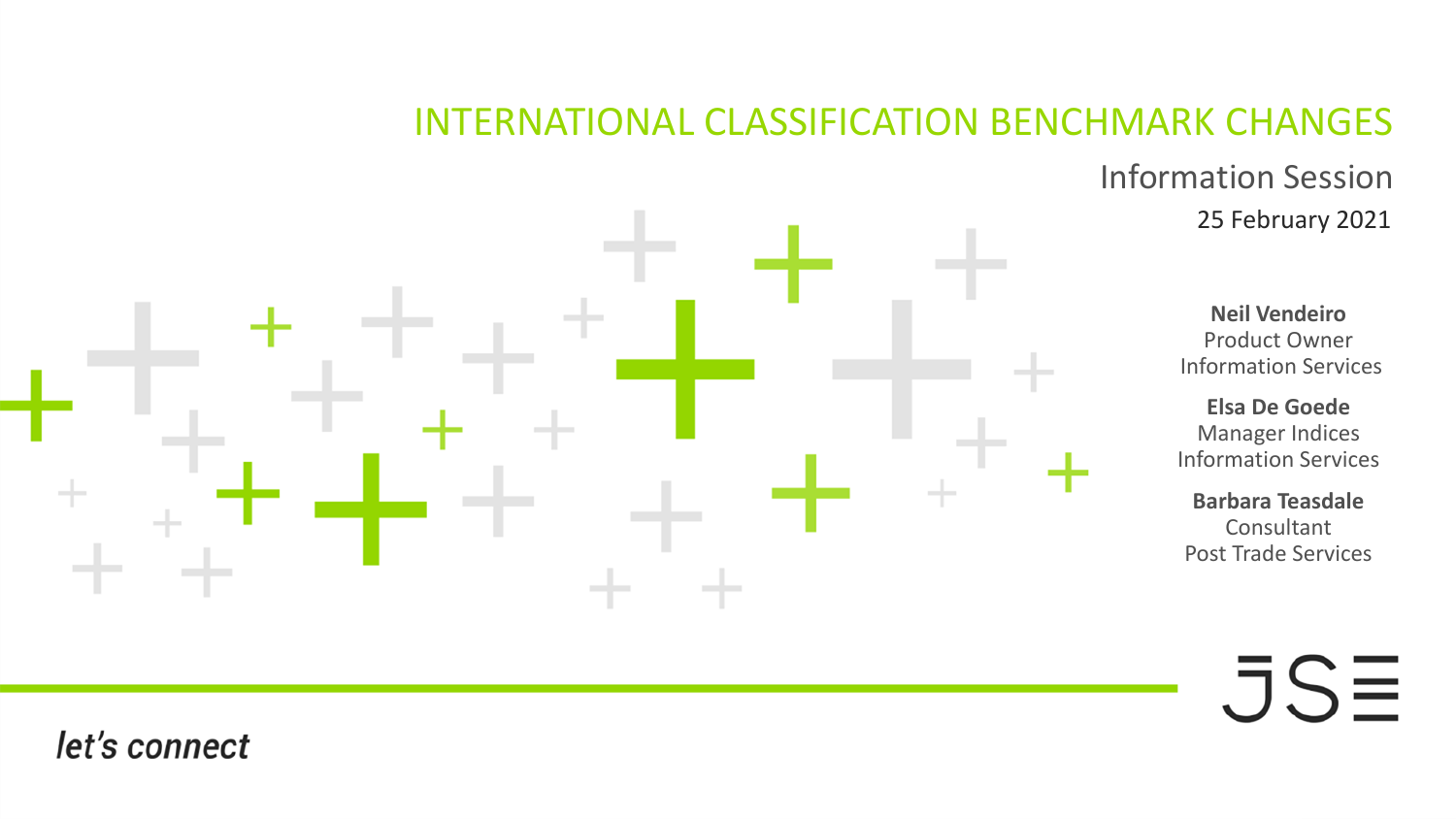## AGENDA

- Overview
- Key Project Milestones
- High Level Changes Sector
- High Level Changes Indices, Index Names and Codes
- Market Data Product Impacts
	- Equity Fixed Width Format Products
	- SENS Live and Non-Live Products
	- Live Indices Products
	- Non Live Indices Products
	- Indices CSV Format Products
- FTSE/JSE Index Series Impacts
- BDA Impacts
- High Level Deployment Plan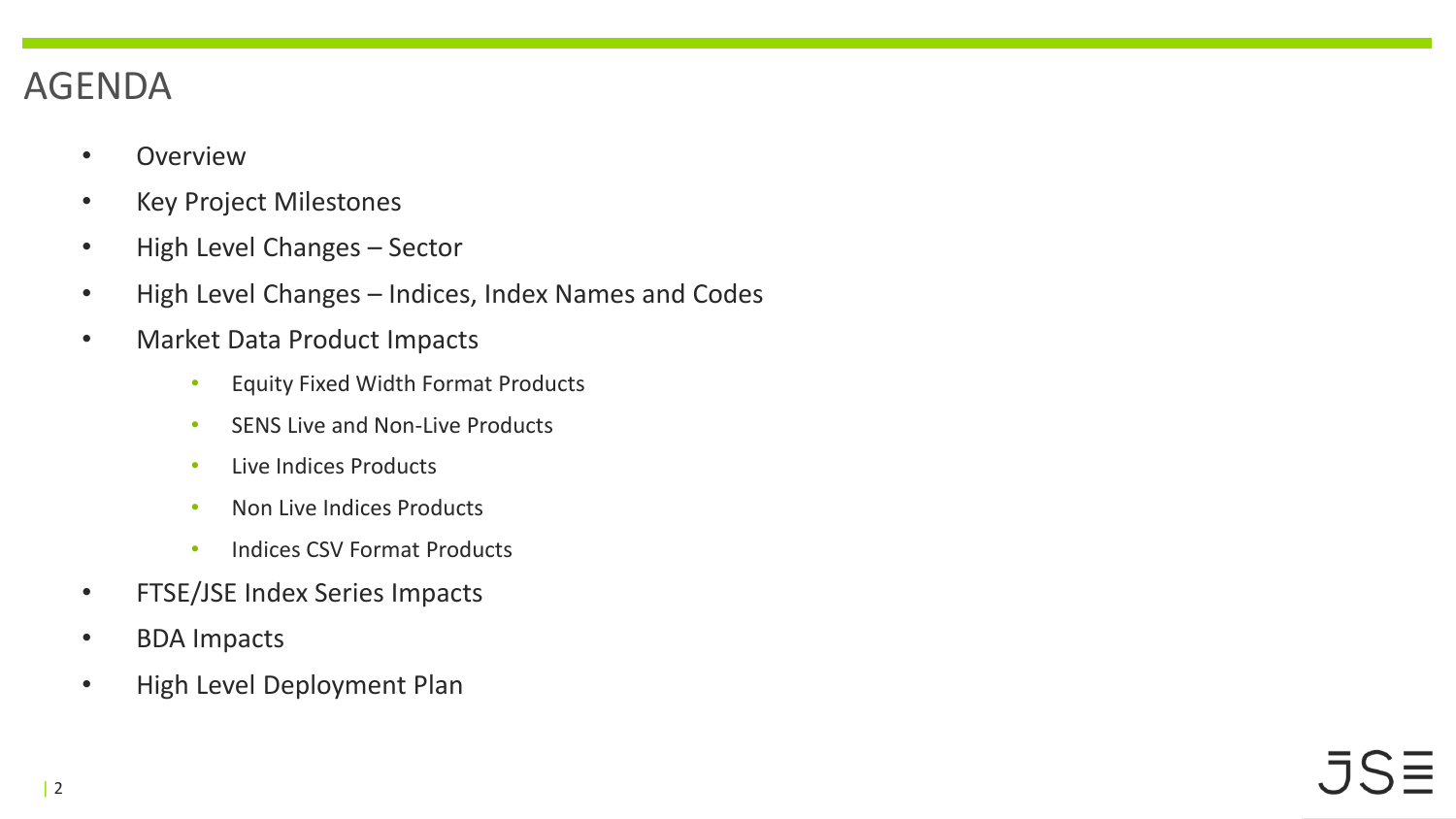#### **OVERVIEW**

The Industry Classification Benchmark (ICB) is a globally recognized standard for categorising companies and securities operated and managed by FTSE Russell. ICB is widely used and adopted by various financial institutions such as London Stock Exchange, Johannesburg Stock Exchange, Athens Exchange, SIX Swiss Exchange, Cyprus Stock Exchanges, NYSE Euronext, NASDAQ OMX, Borsa Italiana, Boursa Kuwait, and CRSP, STOXX, and FTSE Russell indexes

ICB provides four levels of classification:



Consequently, the number of groupings increased across the four levels of classification. The new ICB framework assigns individual companies to aggregate industry groupings, and with increasing detail, to Sectors and Subsectors that represent the specialist area of business.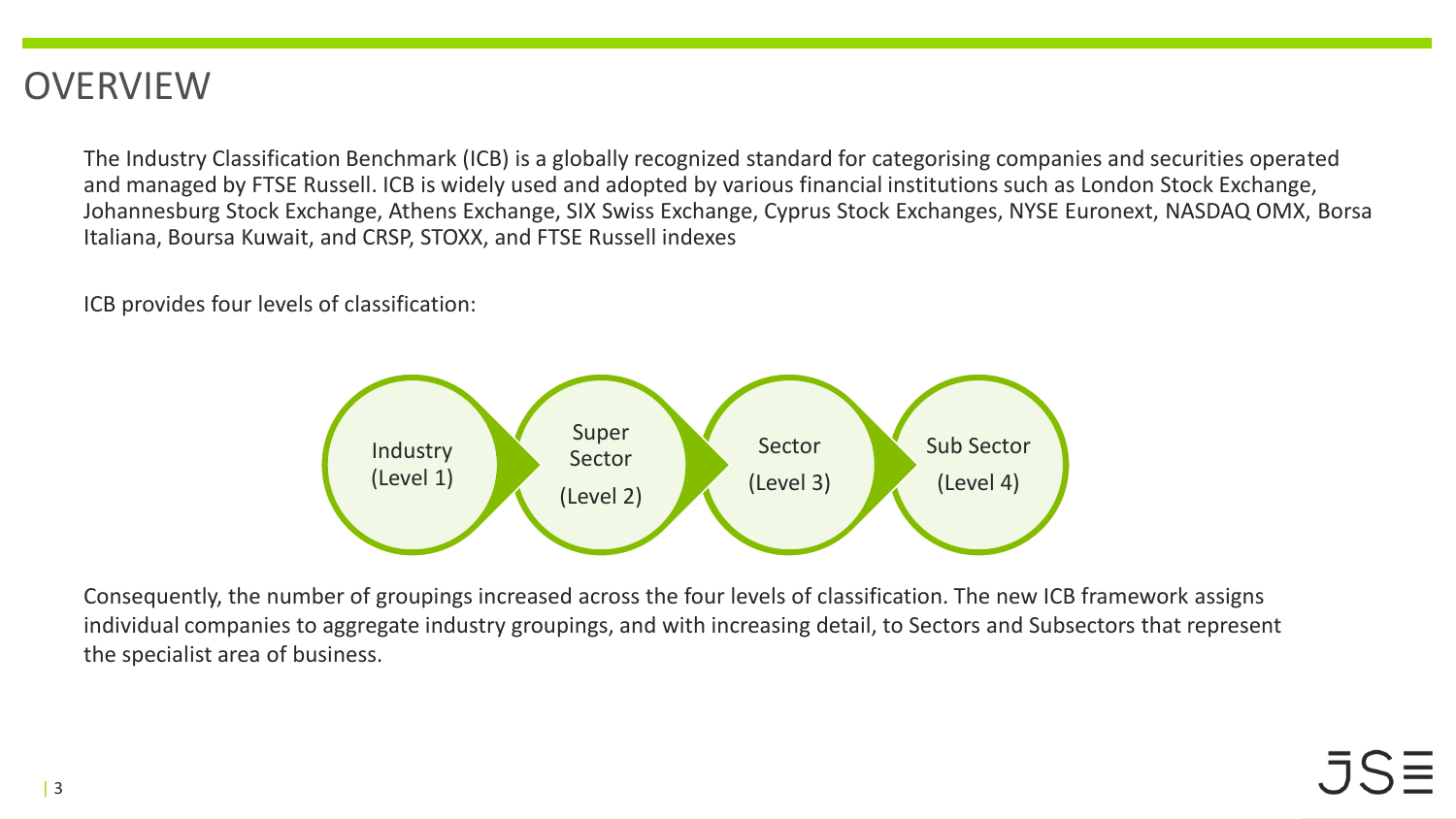# KEY PROJECT MILESTONES

While the readiness of all impacted clients is important to us, we will be reaching out to a representative set of clients to assess progress and readiness to meet an internal audit requirement.



Refer to the JSE ICB project webpage to access all hotlines, presentations, specifications and in some instances test data

[https://clientportal.jse.co.za/technical-library/industry-classification-benchmark-\(icb\)](https://clientportal.jse.co.za/technical-library/industry-classification-benchmark-(icb))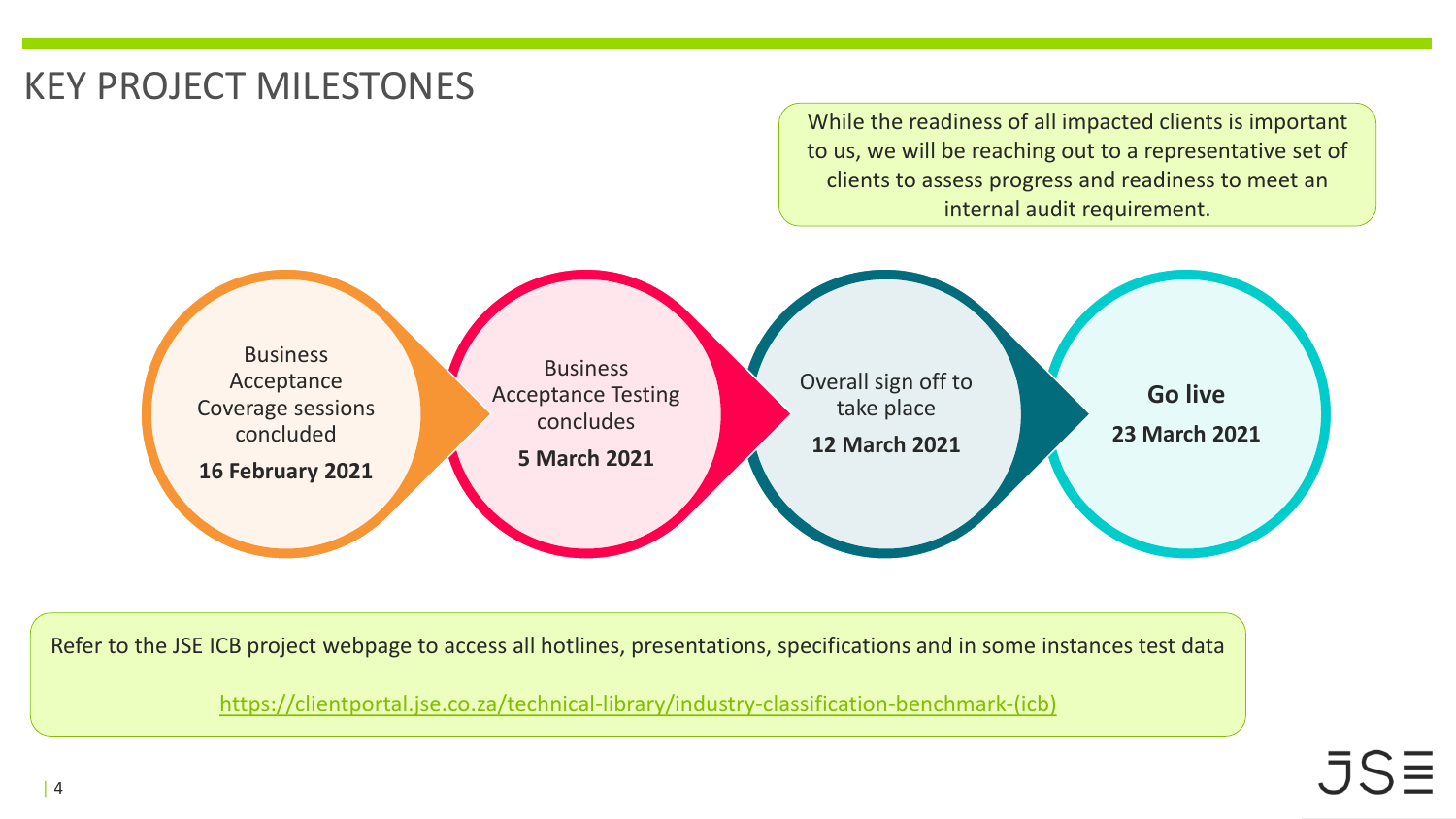## HIGH LEVEL CHANGES - SECTOR

The main Sector changes are as follows:

- Creation of a separate Real Estate Industry
- Expansion of the Telecommunications Industry
- Adoption of a new Consumer Discretionary/Staples framework
- Renaming of ICB Oil and Gas to ICB Energy

| <b>Level Groupings</b> | <b>Classification Group</b> | <b>Current ICB</b><br>number groupings | <b>Legacy ICB number of</b><br>groupings | <b>Change</b> |  |
|------------------------|-----------------------------|----------------------------------------|------------------------------------------|---------------|--|
|                        | Industry                    |                                        | 10                                       | $+1$          |  |
|                        | Supersector                 | 20                                     | 19                                       |               |  |
| $\overline{3}$         | Sector                      | 45                                     | 41                                       | $+4$          |  |
| 4                      | Subsector                   | 173                                    | 114                                      | $+59$         |  |

For more information kindly refer to the following link:

[https://www.ftserussell.com/data/industry-classification-benchmark-icb](ps://www.ftserussell.com/data/industry-classification-benchmark-icb)

Latest Instrument Mapping Spreadsheet published:

**[JSE and NSX Instrument mapping to New ICB Structure 20210211.xls](https://clientportal.jse.co.za/Content/ICBServicesDocumentation/JSE%20and%20NSX%20Instrument%20mapping%20to%20New%20ICB%20Structure%2020210211.xls)**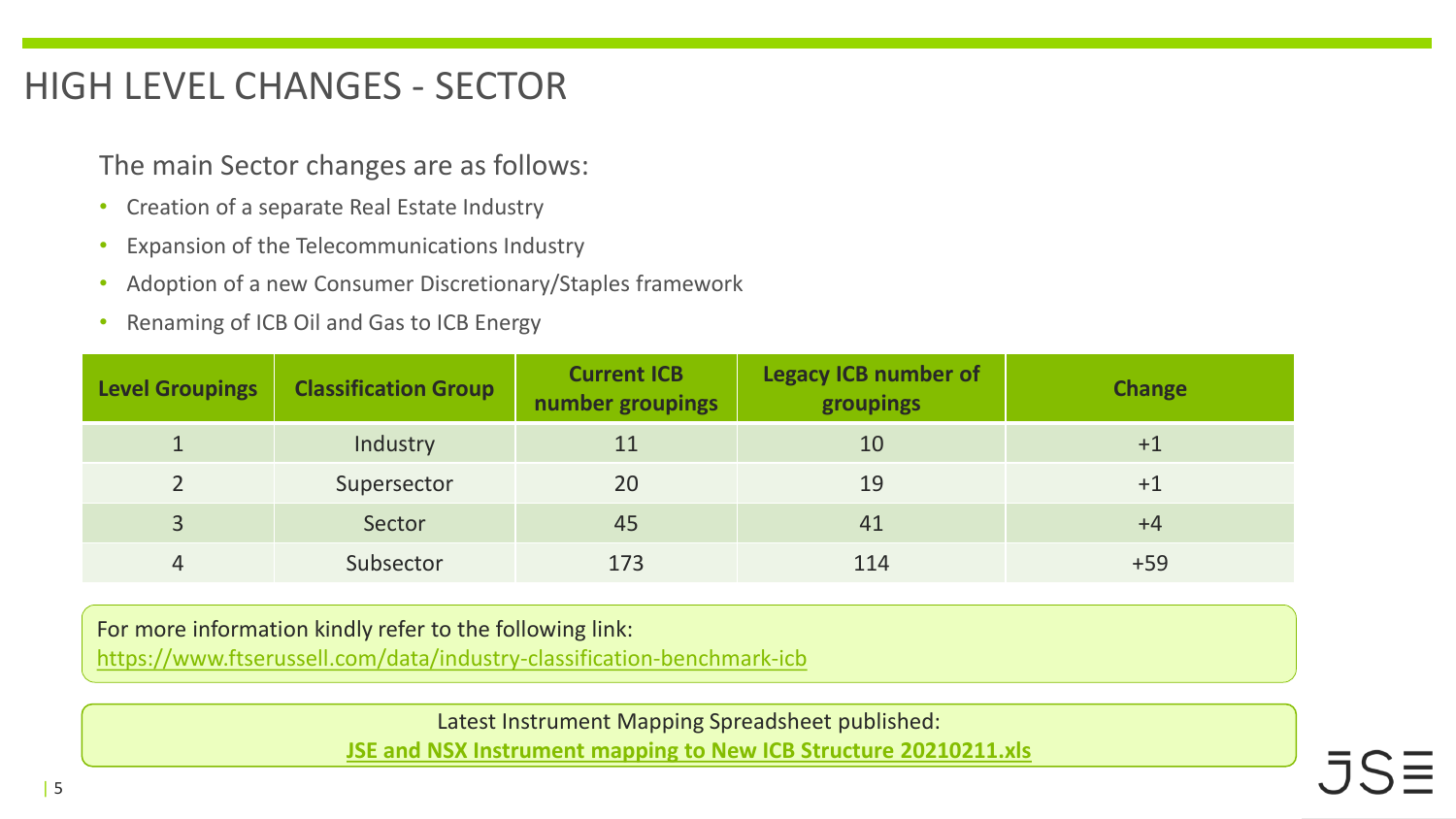## HIGH LEVEL CHANGES – INDICES, INDEX NAMES AND CODES

Over and above the sector changes, the below changes will also take place and that will impact both the Indices data provided by the live market data feed as well as the non-live market fixed width data record and CSV data file format products

This has been communicated before but we are specifically highlighting this in case these impacts were missed.

**There are some updates to the original changes that must be noted**.

The changes are detailed in the **Indices Change spreadsheet** as published at the following link on the ICB webpage. The spreadsheet has multiple tabs with **details of new indices, terminated indices and index name and code changes.**

[March 2021 ICB Indices.xls](https://clientportal.jse.co.za/Content/ICBServicesDocumentation/March%202021%20ICB%20Indices.xls)

#### **Terminated Indices**

- Small set of Indices will be terminated
- The list of these Indices are in the

#### **New Indices**

- Small set of Indices will be introduced
- "Terminate Indices" tab **Independent Code 1.1 Search 1.1 August 2.1 Search 2.1 August 2.1 Search 2.1 Search 2.1 Search 2.1 Search 2.1 Search 2.1 Search 2.1 Search 2.1 Search 2.1 Search 2.1 Search 2.1 Search 2.1 Search 2.1** • **The original list of these Indices are in the "New Indices" tab with the recent updates in the "Corrected New Indices" tab which is the latest**

- A big range of Indices will undergo index code changes and some will also undergo Index name changes
- In addition, the index code is changing to 6 characters for these indices
- **The original list of Index name changes is in the "Name and Code Change" tab with the recent updates in the "Corrected Index mapping" tab**

#### **Index Name Changes (Only)**

- Small set of Indices will only undergo an Index name change
- The list of these Indices are in the "name change" tab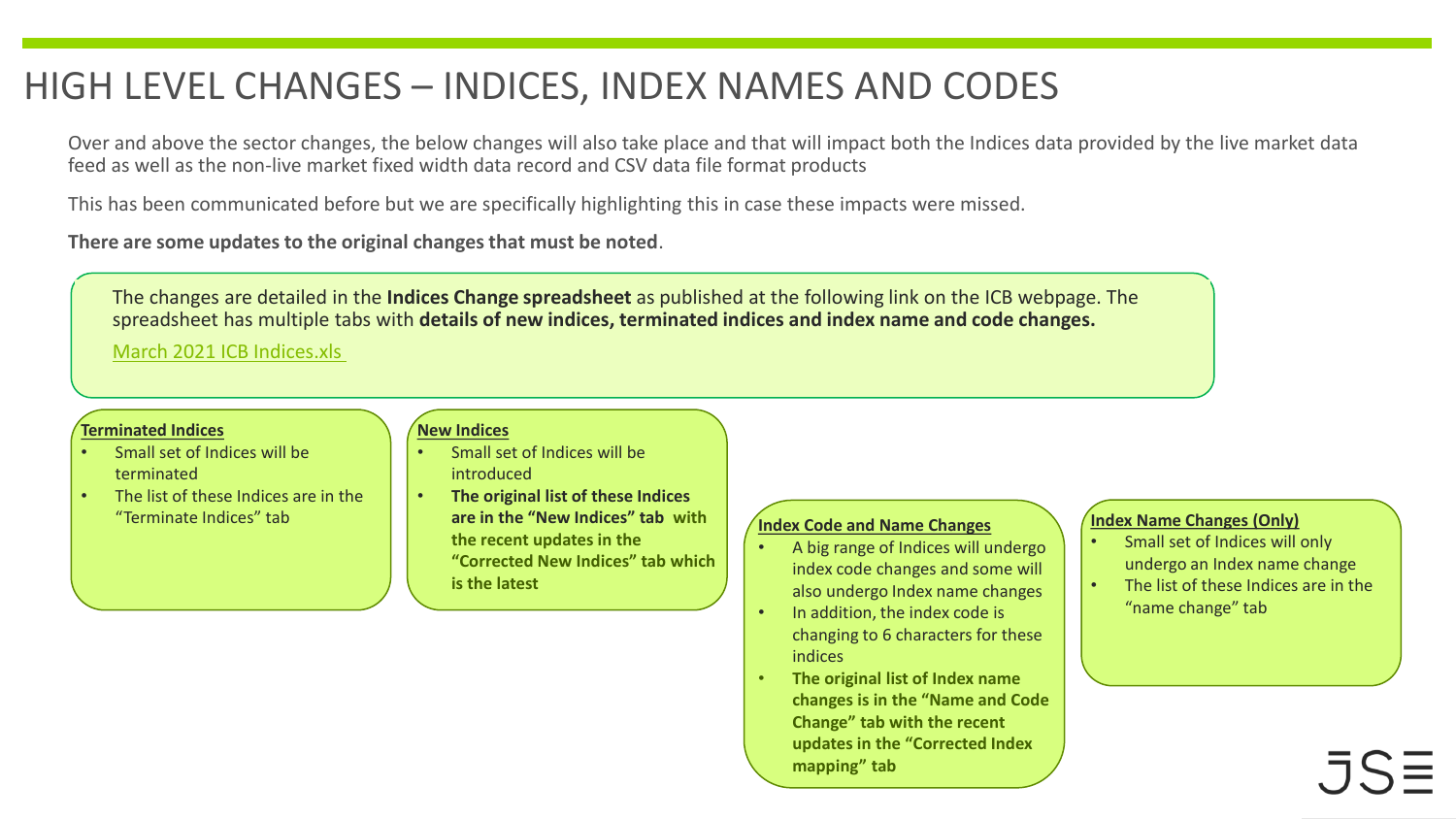# MARKET DATA PRODUCT IMPACTS

Any questions must be sent to [MDPRODUCTS@JSE.CO.ZA](mailto:mdproducts@jse.co.za)



 $.5S\equiv$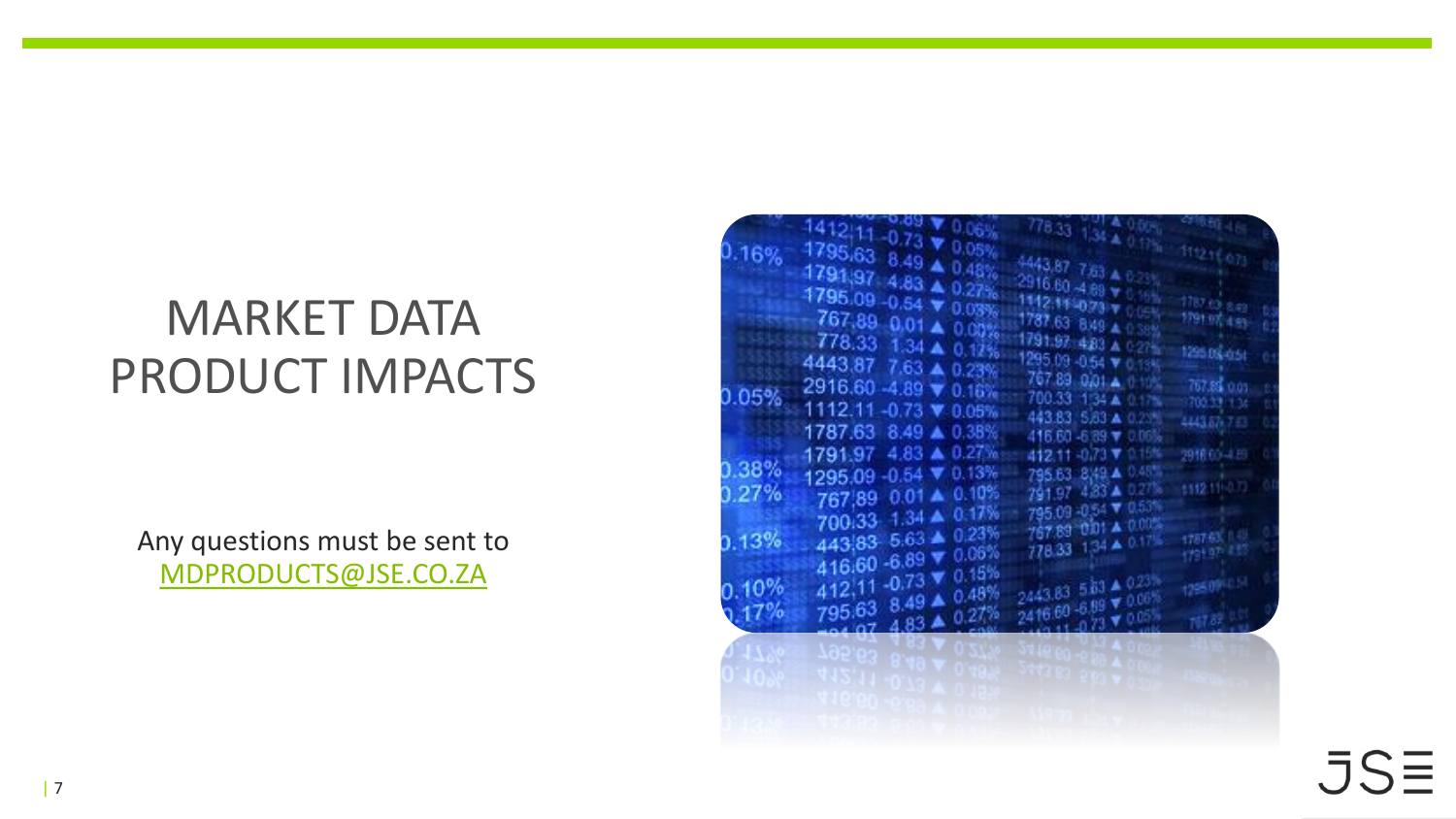### MARKET DATA PRODUCT IMPACTS – EQUITY FIXED WIDTH FORMAT PRODUCTS

Key sector impact is **field size increase** to the **sector and sub-sector** code fields from **four to eight characters**.

Sector and sub-sector code fields are included in a big range of data records so the impact is quite wide spread, but the impact per subscriber will vary, based on the number of subscribed data records.

The Sector field is a field in the leading portion of each data record (section 10 in Specs document) so the field position changes already happen early from the second field for all data records.

Changes also impact the sector sequence number field that provides subscribers with guidance on the order to display/print the sectors. This field is part of data records DS-04 and DS-05 (sections 11.2.4 and 11.2.5) and only impacts clients that subscribe to these records.

Latest specifications version is available on the JSE ICB project web section. There have been no changes since it was originally published.

[https://clientportal.jse.co.za/technical-library/industry-classification-benchmark-\(icb\)](https://clientportal.jse.co.za/technical-library/industry-classification-benchmark-(icb))

JSE originally provided a set of non-client specific test data records on the ICB project web section [https://clientportal.jse.co.za/technical-library/industry-classification-benchmark-\(icb\)](https://clientportal.jse.co.za/technical-library/industry-classification-benchmark-(icb))

JSE is making client specific test data (i.e. E.zip and EE.zip) files available on the production IDP FTP server via the following test folder.

**\Distribution\Members Test**

**Plus impacts explained in slide 5 where a small set of new Indices will be introduced, some indices will be terminated and there will be various index name and code changes**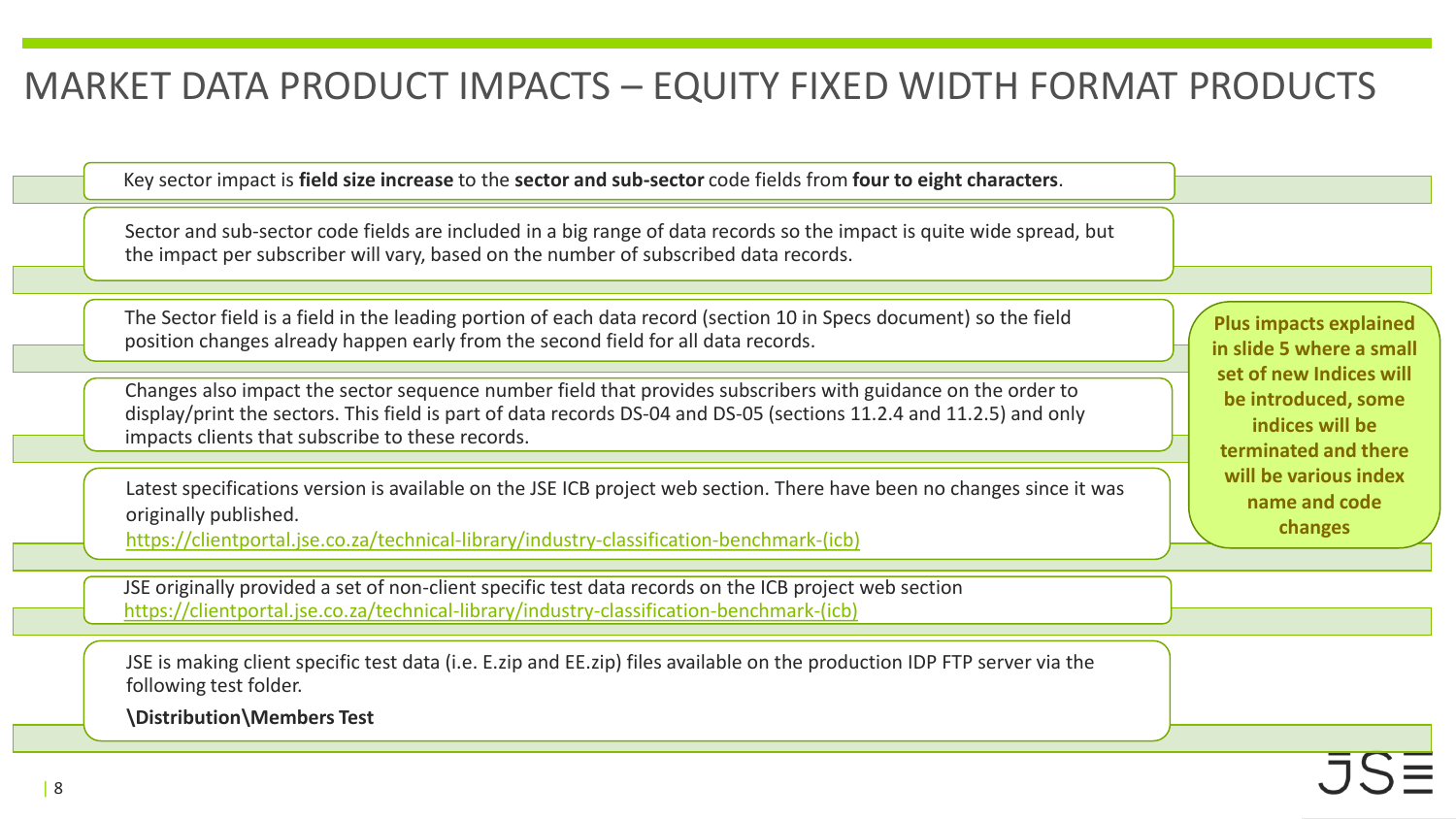### MARKET DATA PRODUCT IMPACTS – SENS LIVE AND NON LIVE PRODUCTS

**Stock Exchange News Services (SENS)** announcements for both the **JSE and NSX** are published via the real-time **Regulatory News Gateways** and form part of the **end of day SENS products** 

Live Announcements currently include the **ICB SubSector field** as an **embedded tag within the NewsML of the EncodedText repeating block field** of the **News message**

There is **NO IMPACT to the News message** published via the real-time Gateways

ICB SubSector **field size** in News Announcements will **increase from four to eight characters** therefore ensure downstream systems cater for this. As it is a tagged field embedded within the NewsML e.g. New SubSector code for Gold Mining is 55103025

**Specification updates** as detailed in [Service Hotline 279/2020](https://clientportal.jse.co.za/Content/JSEHotlinesItems/JSE%20Service%20Hotline%2027920%20Market%20Data%20-%20FTSE%20Russell%20ICB%20Changes%20%E2%80%93%20Availability%20of%20Updated%20SENS%20Specifications.pdf) published 15 December 2020

**SENS Non-Live** market data Product Specification [SENS End of Day Market Data Product Specifications.pdf](https://clientportal.jse.co.za/Content/JSE%20User%20Manual%20Items/SENS%20End%20of%20Day%20Market%20Data%20Product%20Specifications.pdf)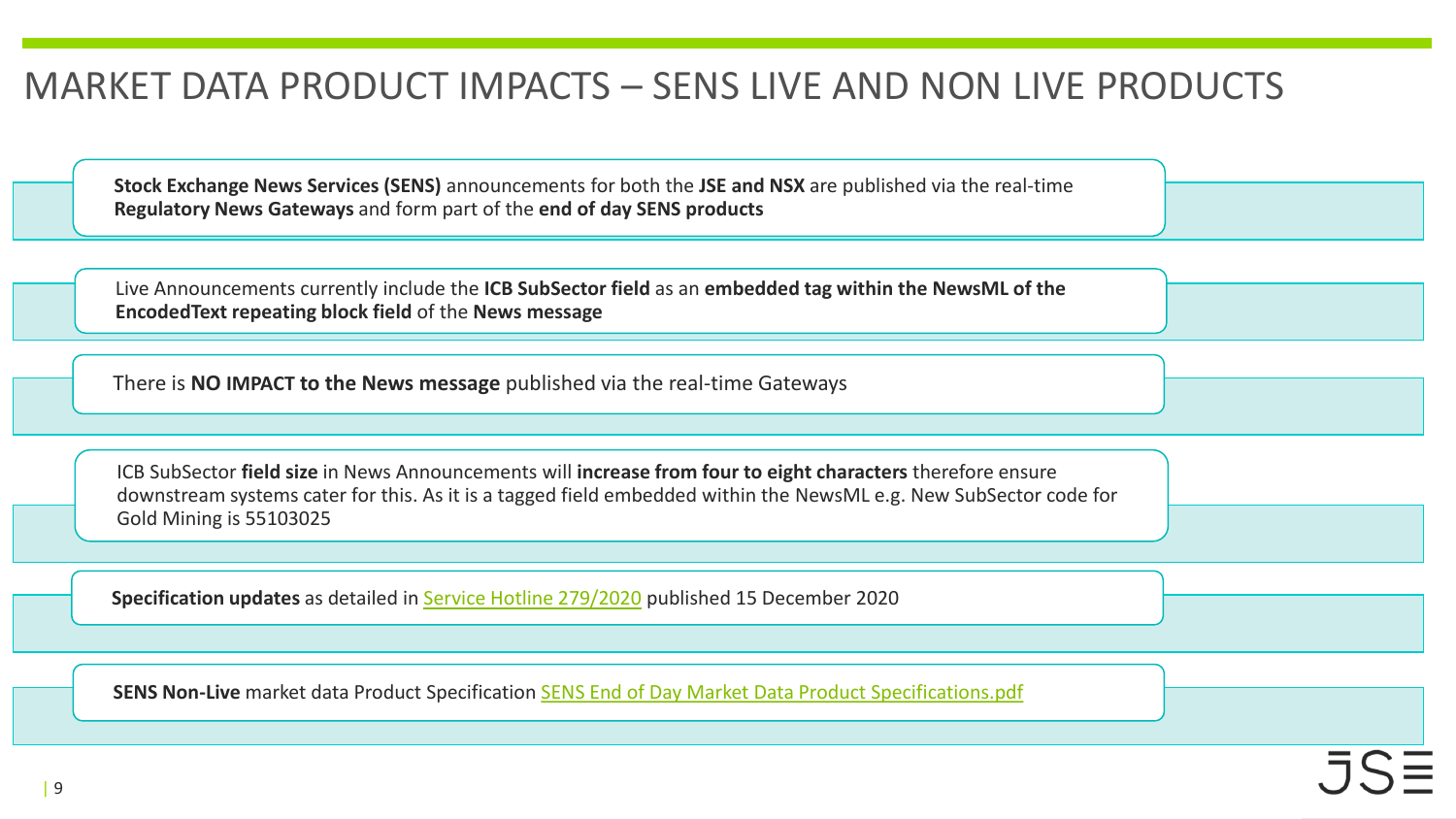## MARKET DATA PRODUCT IMPACTS – LIVE INDICES PRODUCTS

FTSE Russell calculates intraday values for a number of FTSE/JSE Indices and makes the data available to the JSE who on distributes it to clients that subscribe to the live Indices Market Data Gateway. The bulk of the Indices disseminated in pulsed mode (updates disseminated at set frequencies) with a small set in true real-time mode.

There are a number of different changes to the Indices which range from Index code changes to Index names as well as introducing and terminating some Indices.

The changes have been previously communicated and we are now providing some updates to the original detail provided.

The changes are detailed in the Indices Changes spreadsheet as published at the following link on the ICB webpage. The spreadsheet has multiple tabs with details of terminated indices, name and code changes as well as new indices.

[March 2021 ICB Indices.xls](https://clientportal.jse.co.za/Content/ICBServicesDocumentation/March%202021%20ICB%20Indices.xls)

Test data is being provided via the JSE CTS environment.

#### **Terminated Indices**

- Small set of Indices will be terminated
- The list of these Indices are in the "Terminate Indices" tab

#### **New Indices**

- Small set of Indices will be introduced
- **The original list of these Indices are in the "New Indices" tab with the recent updates in the "Corrected New Indices" tab which is the latest**

#### **Index Code and Name Changes**

- A big range of Indices will undergo index code changes and some will also undergo Index name changes
- In addition, the index code is changing to 6 characters for these indices
- **The original list of Index name changes is in the "Name and Code Change" tab with the recent updates in the "Corrected Index mapping" tab**

#### **Index Name Changes (Only)**

- Small set of Indices will only undergo an Index name change
- The list of these Indices are in the "name change" tab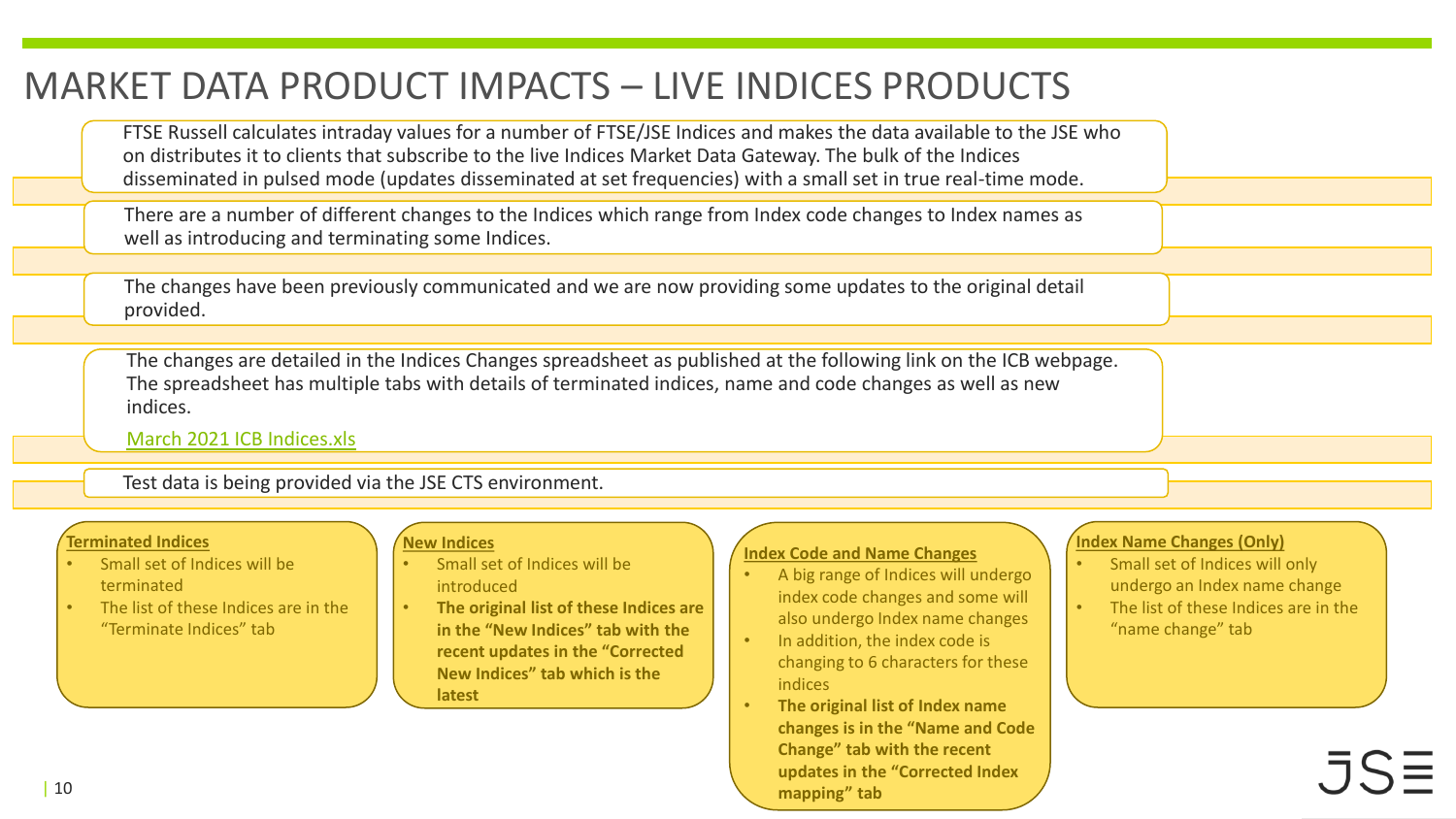### MARKET DATA PRODUCT IMPACTS – NON LIVE INDICES PRODUCTS

FTSE Russell produce and provide CSV format data files to the JSE at the end of each day for all FTSE/JSE Indices.

The JSE in turn process the FTSE Russell data files and provide the data to clients into two formats - fixed width data record and CSV.

Currently, most of the FTSE/JSE Indices are provided in fixed width data record format with a smaller set provided in CSV file format. The CSV format set has since been expanded to cover most of the Indices.

The JSE CSV format Indices data files undergo minimal change (just filename changes) before onproviding them to clients.

The fixed format data products are provided as data records via four different data files (I.zip, SI.zip, AI.zip and  $III15.zip$ ).

In addition to the FTSE original data provided in the fixed width format data records, the JSE also currently produces and provides additional reference, earning yield and reference value-add data.

In the interest of simplifying the process effort and help shorten the availability times, and standardising the format to one industry familiar format, the JSE has decided to decommission all Indices fixed width format in favour of the CSV data file format.

**Plus impacts explained in slide 5 where a small set of new Indices will be introduced, some indices will be terminated and there will be various index name and code changes**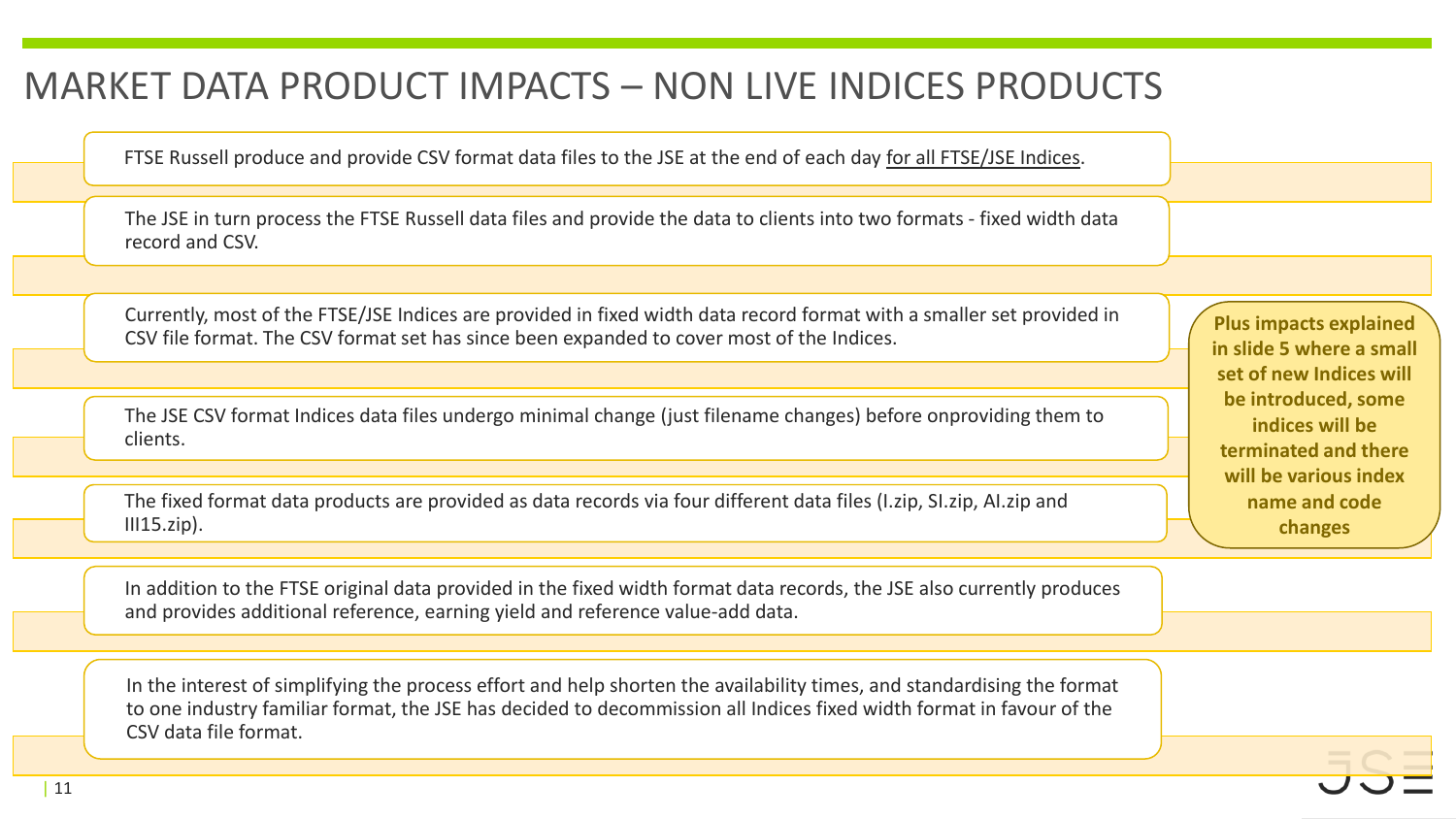### MARKET DATA PRODUCT IMPACTS – INDICES FIXED WIDTH FORMAT PRODUCTS

The key impact to the fixed width format data records is **field size increase** to the Sub-sector Code (ICB Sub-Sector, New ICB Sub-Sector, and Closing ICB Sub-Sector) fields.

The Sub-sector code field is included in a big range of data records so the impact is quite wide spread.

Because of the impact to the data records, and taking into account the JSE intent to migrate away from fixed width data records, the JSE has decided **not to widen the sector specific fields and to rather decommission them all in the fixed width data records** by making them all filler fields.

Instead, the JSE will, and has already started, providing all the Sector changes in CSV data file equivalents for all current data records i.e. all CSV data files will be ICB ready.

This will impact all impacted data records provided via the I.zip, SI.zip, AI.zip and III15.zip data files.

Clients that make use of ICB data must instead obtain this data from the Indices CSV data files that are covered in the next section.

JSE is making client specific test data (i.e. I.zip, etc.) files available on the production IDP FTP server via the following test folder:

**\Distribution\Members Test**

**Plus impacts explained in slide 5 where a small set of new Indices will be introduced, some indices will be terminated and there will be various index name and code changes**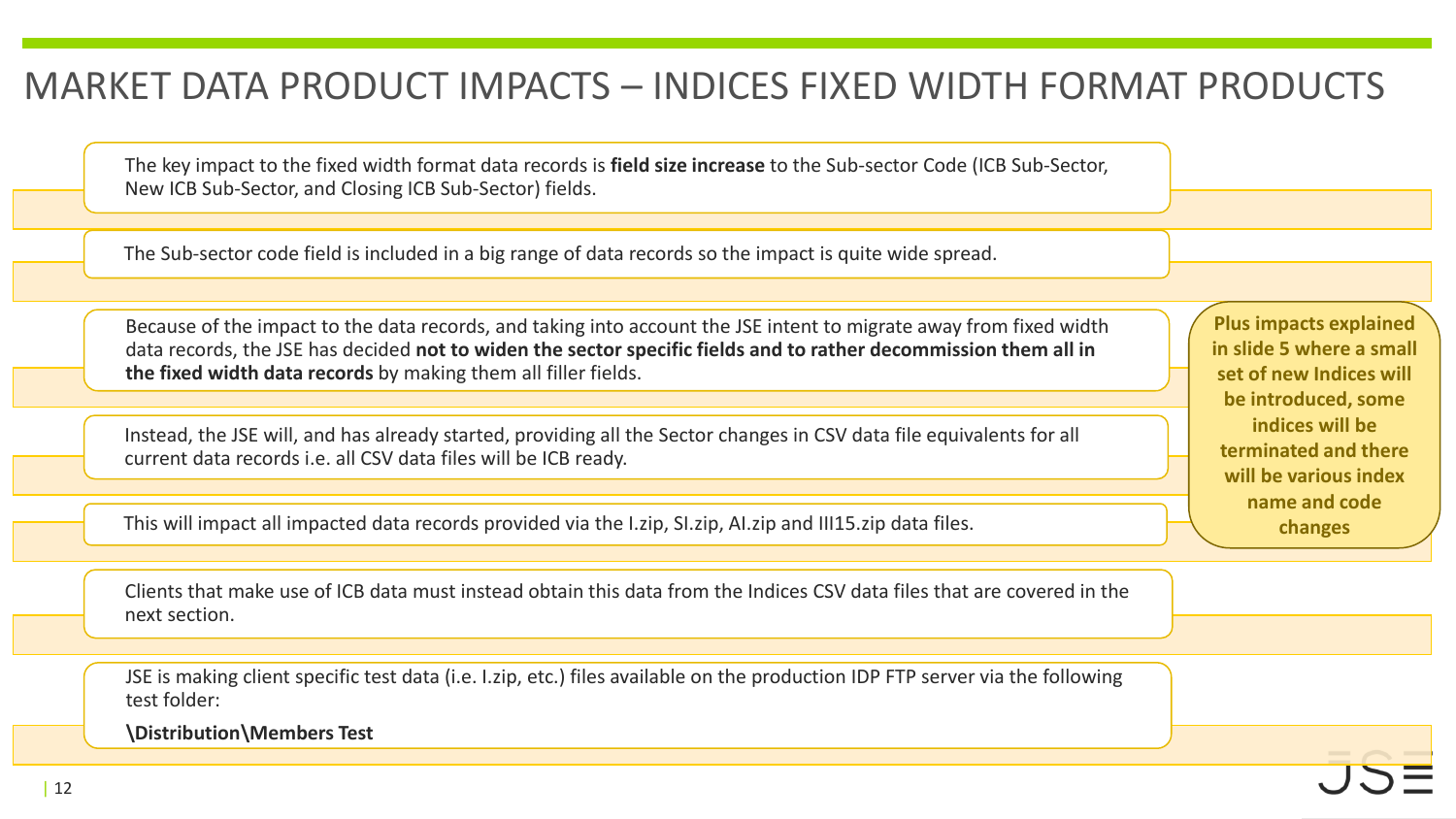#### MARKET DATA PRODUCT IMPACTS – INDICES CSV FORMAT PRODUCTS

As stated, certain Indices data is already made available as CSV format data files as per the below list.

As per the format migration intent, CSV data file equivalents for all the fixed width data records that currently don't have an equivalent CSV format, will be made available as part of this overall ICB change.

In addition, equivalents of the Indices 15:00 Intraday Snapshot, value-add statistics and reference data records and Earning Yield data will be made available as separate new CSV format data files.

Test data files and specifications for all the Intraday Snapshot, value-add statistics and reference data and Earnings Yields CSV data files will be provided in due course in the IDP test folders.

Clients that make use of sub-sector data will have to access the sector data from 23 March 2021 from the CSV format data files as they will not be available in the fixed width format data records from 23 March 2021.

**Plus impacts explained in slide 5 where a small set of new Indices will be introduced, some indices will be terminated and there will be various index name and code changes**

JSE is making common CSV test data files (in various sub-folders) available on the production IDP FTP server via the following test folder:

#### **\Distribution\Members Test**

#### 1. Core

- 2. Capped Top 40
- 3. Capped All Share
- 4. Factor
- 5. Preference Share
- 6. Equally Weighted Top 40
- 7. Dividend Plus
- Top 40 Dividend
- 9. SWIX All Share 10. SWIX Top 40
- 11. Capped SWIX All Share
- 12. Capped SWIX Top 40 13. RAFI All Share
- 14. RAFI Capped All Share
- 15. RAFI Top 40
- 16. RAFI 40 Net TRI
- 17. All Africa 30
- 18. All Africa 30 Rand
- 19. All Africa 40
- 20. All Africa 40 Rand
- 21. Capped Industrial 25
- 22. Capped Property
- 23. Capped Sharia Top 40
- 24. Core Net TRI
- 25. Equally Weighted Financial 15
- 26. Equally Weighted Industrial 25
- 27. Equally Weighted Resources 10
- 28. Exchange Rates
- 29. Minimum Variance All Share
- 30. Minimum Variance Top 40
- 31. Property
- 32. Resource 10 Capped
- 33. Responsible Investment
- 34. Responsible Investment Top 30
- 35. Sharia All Share
- 36. Style
- 37. SWIX All Share Sector
- 38. Top 40 Risk Target
-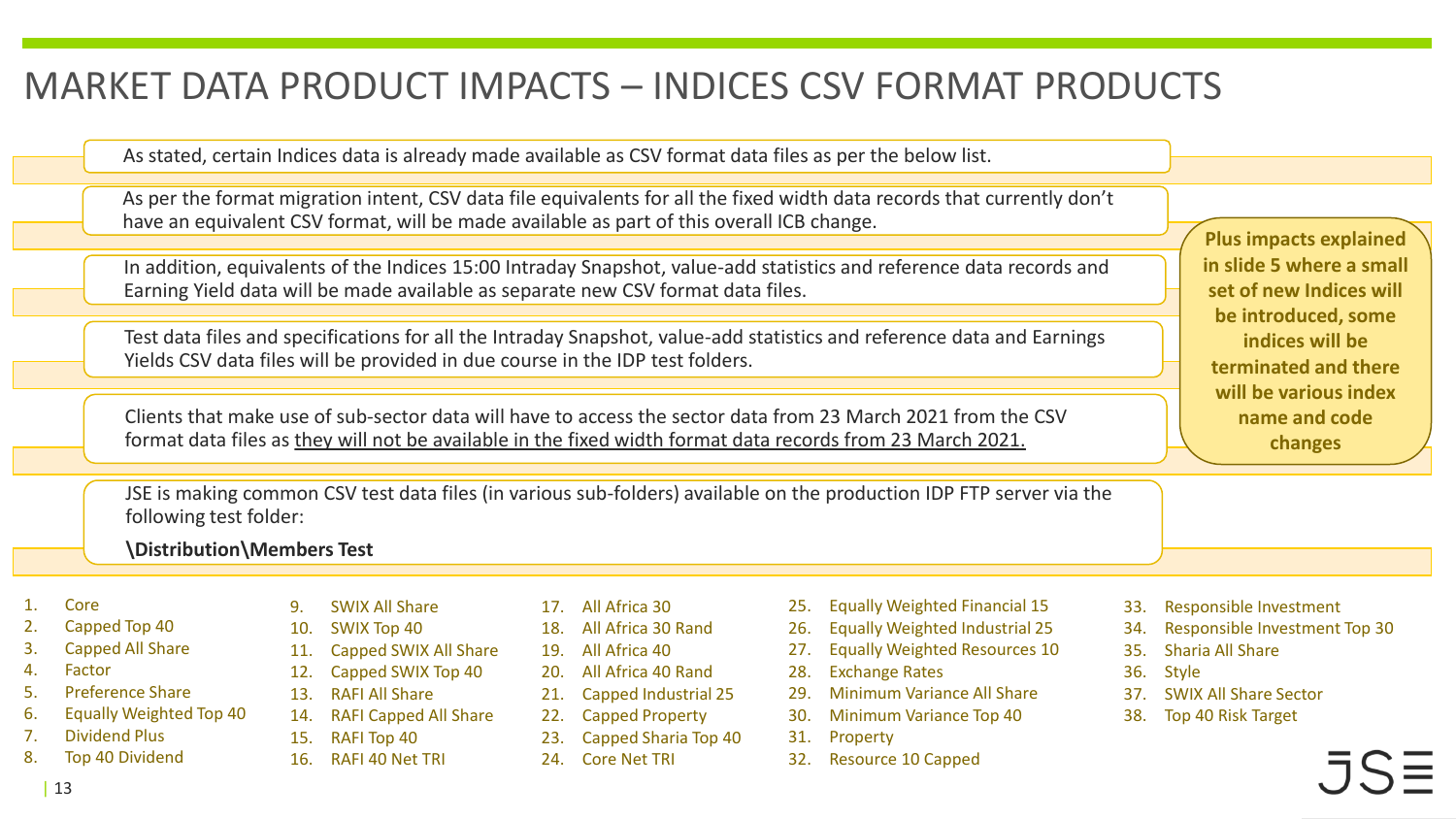Any questions must be sent to [INDICES@JSE.CO.ZA](mailto:indices@jse.co.za)



 $JSE$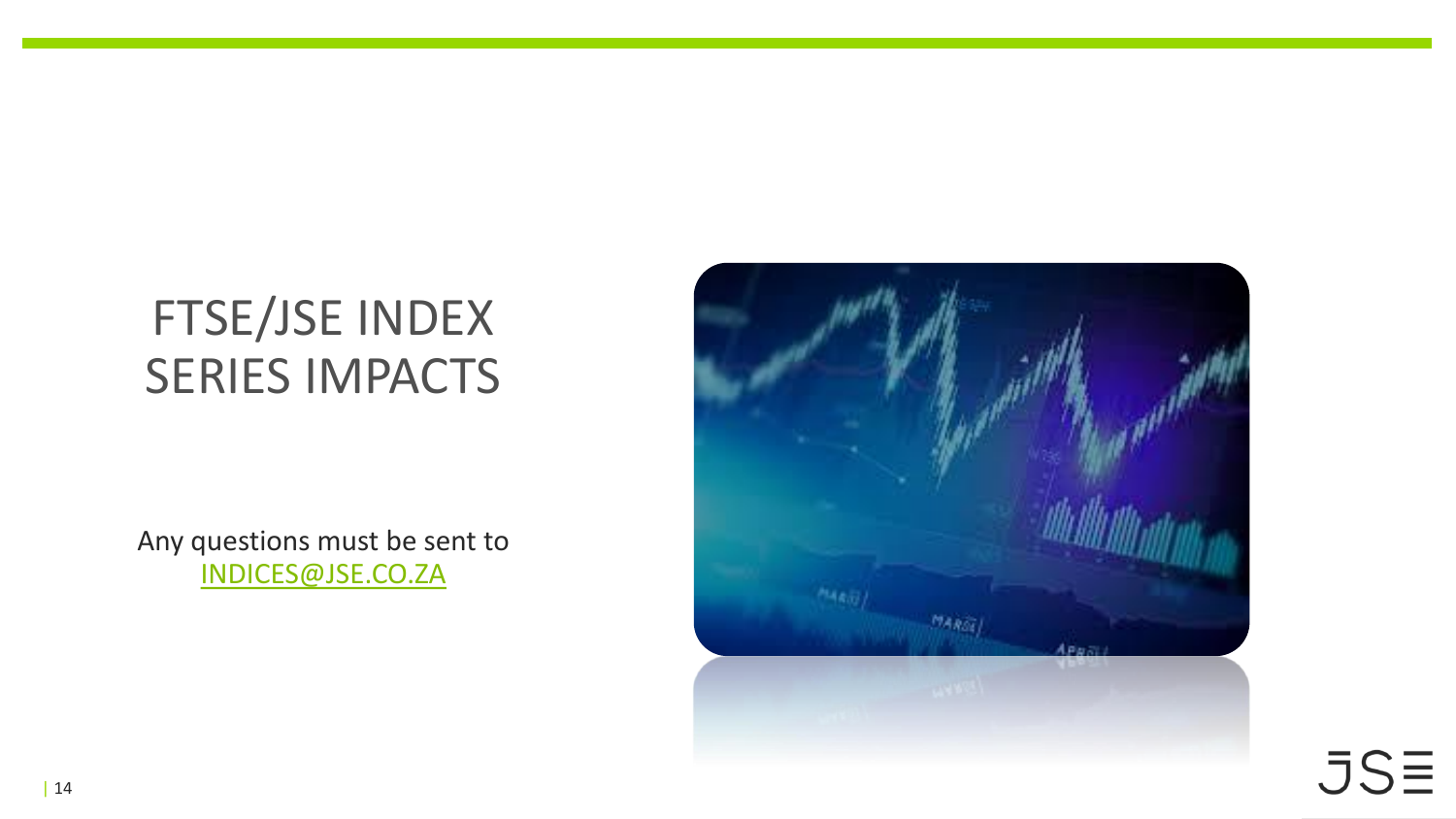# FTSE/JSE INDEX SERIES IMPACTS - BACKGROUND

- Each company in the ICB universe is allocated to the Sub-sector that most closely represents the nature of its business. This allocation is determined by the company's primary source of revenue and other publicly available information
- FTSE Russell enhanced the structure to reflect increased detail and greater flexibility
- The new ICB structure classification is envisaged to be implemented at the **March 2021** Index Review
- The sub-sector code will be expanded from the current 4 digits to **8 digits**
- Links to the latest ICA notice and Indices Change Spreadsheet published:
- Changes to ICB SA Sector Indices [Updated.pdf](https://clientportal.jse.co.za/Content/ICANoticeItems/FTSE-JSE-Africa/20210219%20Follow%20Up%20Market%20Note_Changes%20to%20ICB%20%20SA%20Sector%20Indices%20Updated.pdf)
- March 2021 ICB [Indices.xls](https://clientportal.jse.co.za/Content/ICBServicesDocumentation/March%202021%20ICB%20Indices.xls)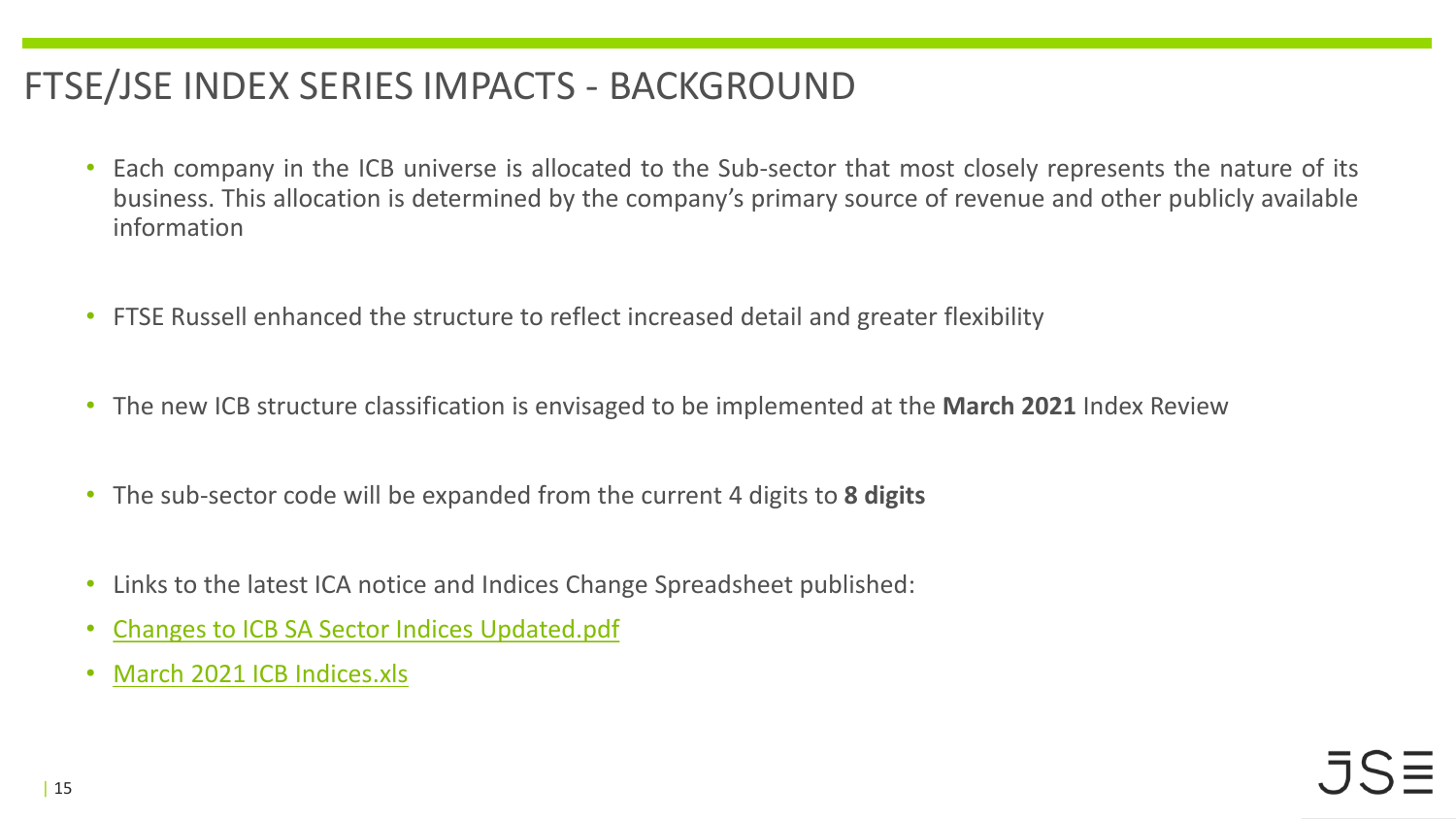- The FTSE/JSE All Share Index (J203) is currently split into 10 ICB Industry indices, i.e. one for each Industry, and 40 Sector indices, according to the ICB structure
- The ICB structure is also used to define the FTSE/JSE SA Sector Indices (SA Resources, SA Industrials and SA Financials)
- The new ICB Industry and Sector indices will be launched with new names and index codes that correspond to the new ICB structure

| New ICB (11 Industries)¤ | Current-ICB-(10-Industries)¤ |  |  |  |  |
|--------------------------|------------------------------|--|--|--|--|
| Technology¤              | Technology¤                  |  |  |  |  |
| Telecommunications¤      | Telecommunications¤          |  |  |  |  |
| Health-Care¤             | Health-Care¤                 |  |  |  |  |
| Financials¤              | Financials¤                  |  |  |  |  |
| <b>Real</b> Estate¤      | 页                            |  |  |  |  |
| Consumer-Discretionary¤  | Consumer-Services¤           |  |  |  |  |
| Consumer-Staples¤        | Consumer-Goods¤              |  |  |  |  |
| Industrials¤             | Industrials¤                 |  |  |  |  |
| Basic-Materials¤         | Basic-Materials¤             |  |  |  |  |
| Energy¤                  | Oil-and-Gas¤                 |  |  |  |  |
| Utilities¤               | Utilities¤                   |  |  |  |  |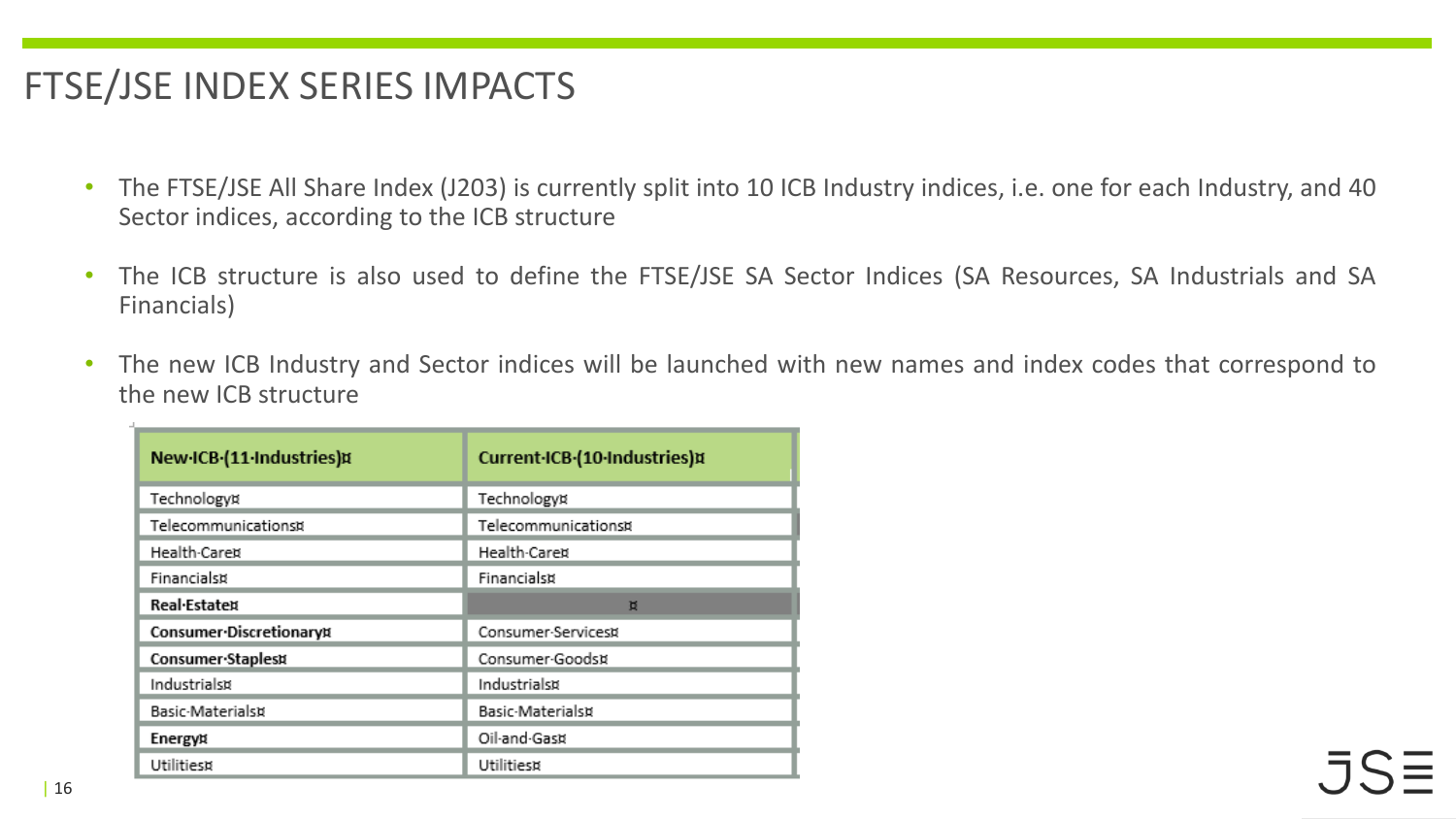As a result of enhancements to the FTSE Russell Industry Classification Benchmark, the following changes are envisaged for the FTSE/JSE Africa Index Series:

- ICB Industry Indices: Replacement of existing 10 industry indices with 11 new indices, with codes and names representative of the enhanced structure
- ICB Sector Indices: Replacement of existing 40 sector indices with 44 new indices, with codes and names representative of the enhanced structure (excl Non-equity Investment Instrument)
- ICB Sub-Sector Indices: Decommissioning of 5 existing sub-sector indices
- SA Sector Indices: Definition changes to SA Sector (Financials, Industrials, Resources) to maintain existing logical classification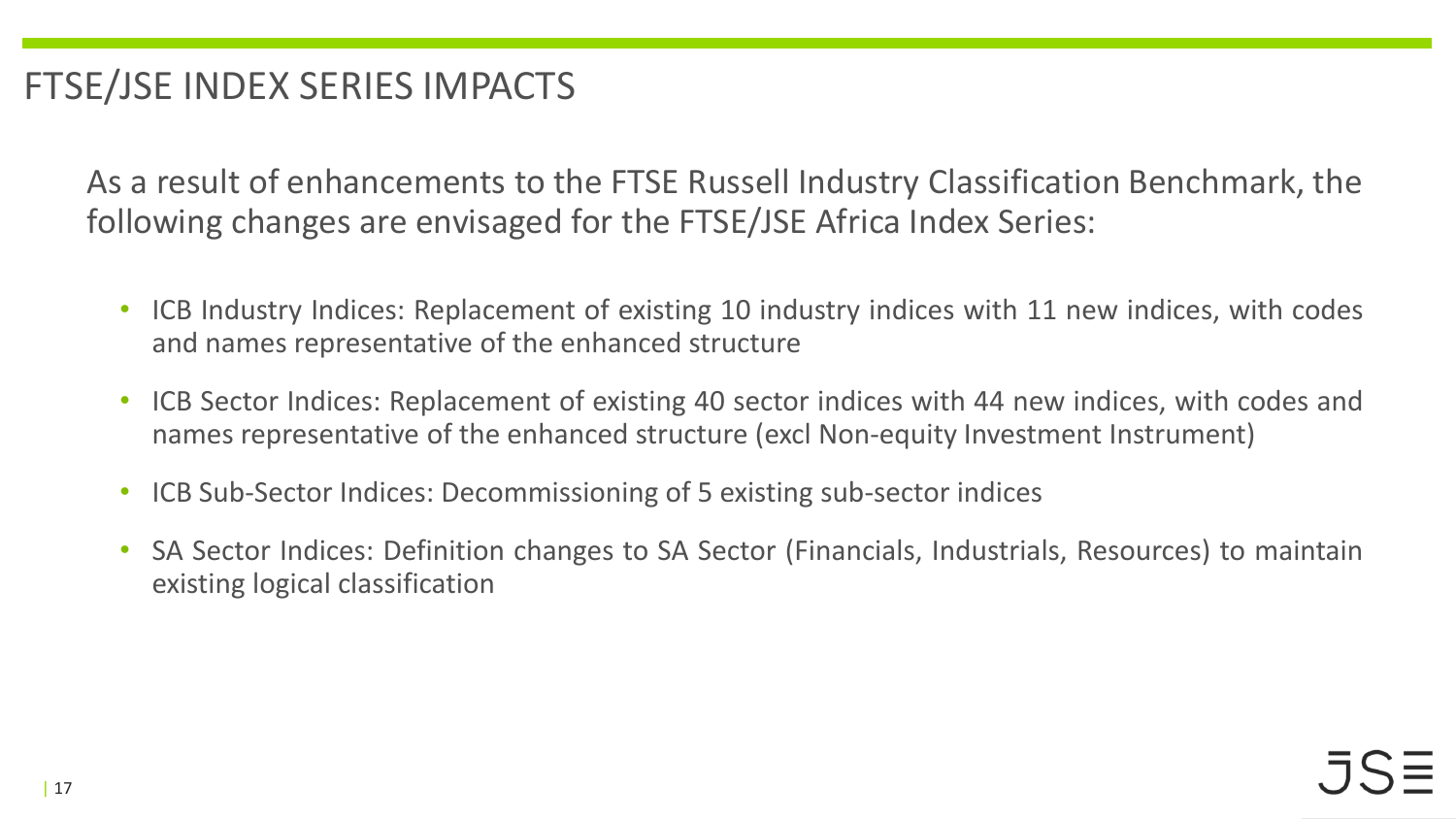The below sub-sector indices will be decommissioned when the enhanced ICB structure comes into effect:

- FTSE/JSE Gold Mining Index (J150)
- FTSE/JSE Coal Mining Index (J151)
- FTSE/JSE Diamonds & Gemstones Index (J152)
- FTSE/JSE Platinum & Precious Metals (J153)
- FTSE/JSE General Mining (J154)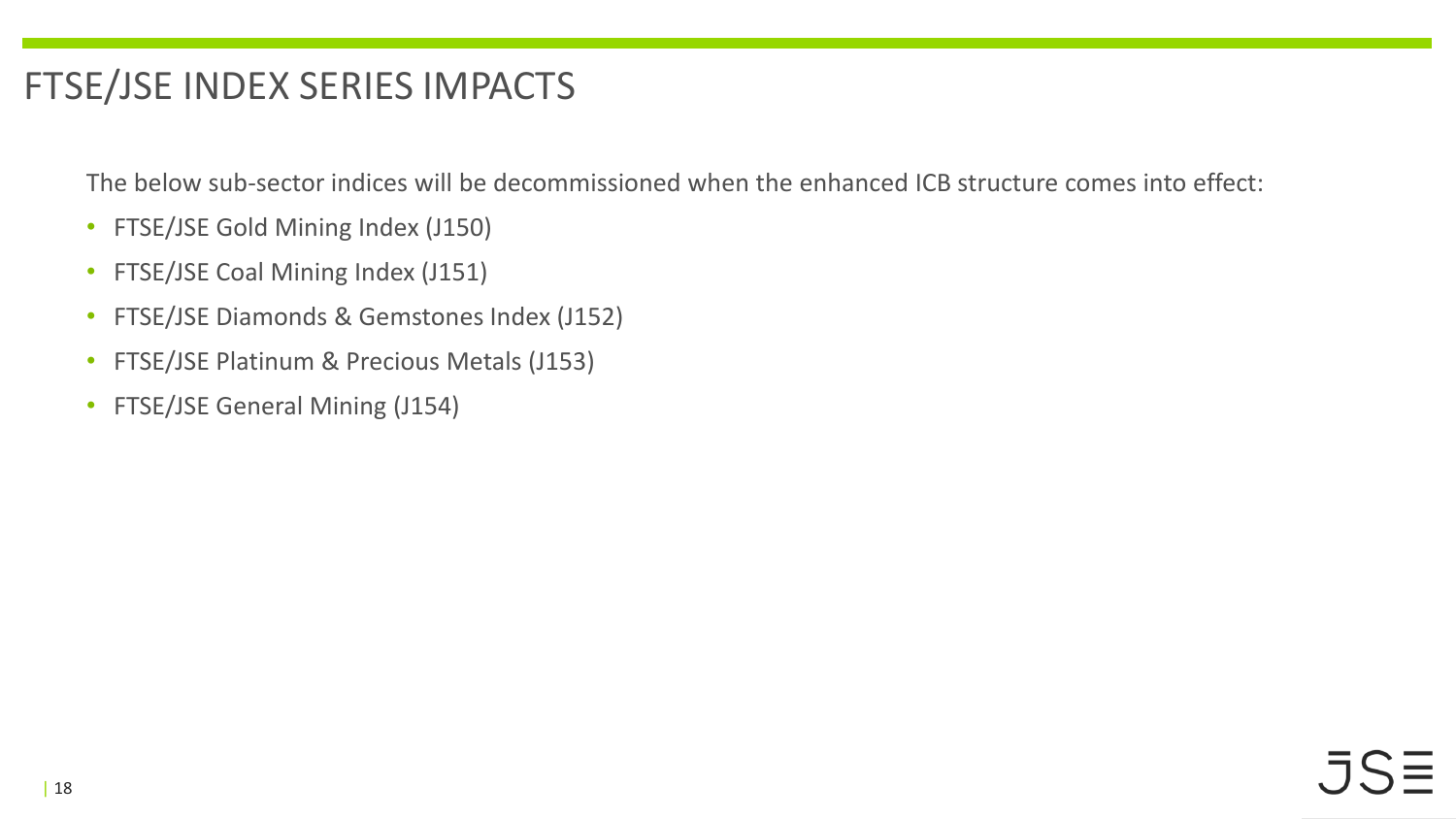#### **SA SECTOR INDICES: DEFINITION CHANGES**

The SA Sector classification is mapped directly to the current global ICB methodology as follows:

- SA Resources: ICB Industries Oil & Gas (0001) and Basic Materials (1000)
- SA Financials: ICB Industry Financials (8000)
- SA Industrials: All remaining companies

With the enhanced ICB structure, the SA sector indices will be defined as follows:

- SA Resources: ICB Industries Basic Materials (55) and Energy (60)
- SA Financials: ICB Industries Financials (30) and Real Estate (35)
- SA Industrials: All remaining companies

The SA sector indices will therefore remain with the same name an index codes and will continue to be comparable after implementation.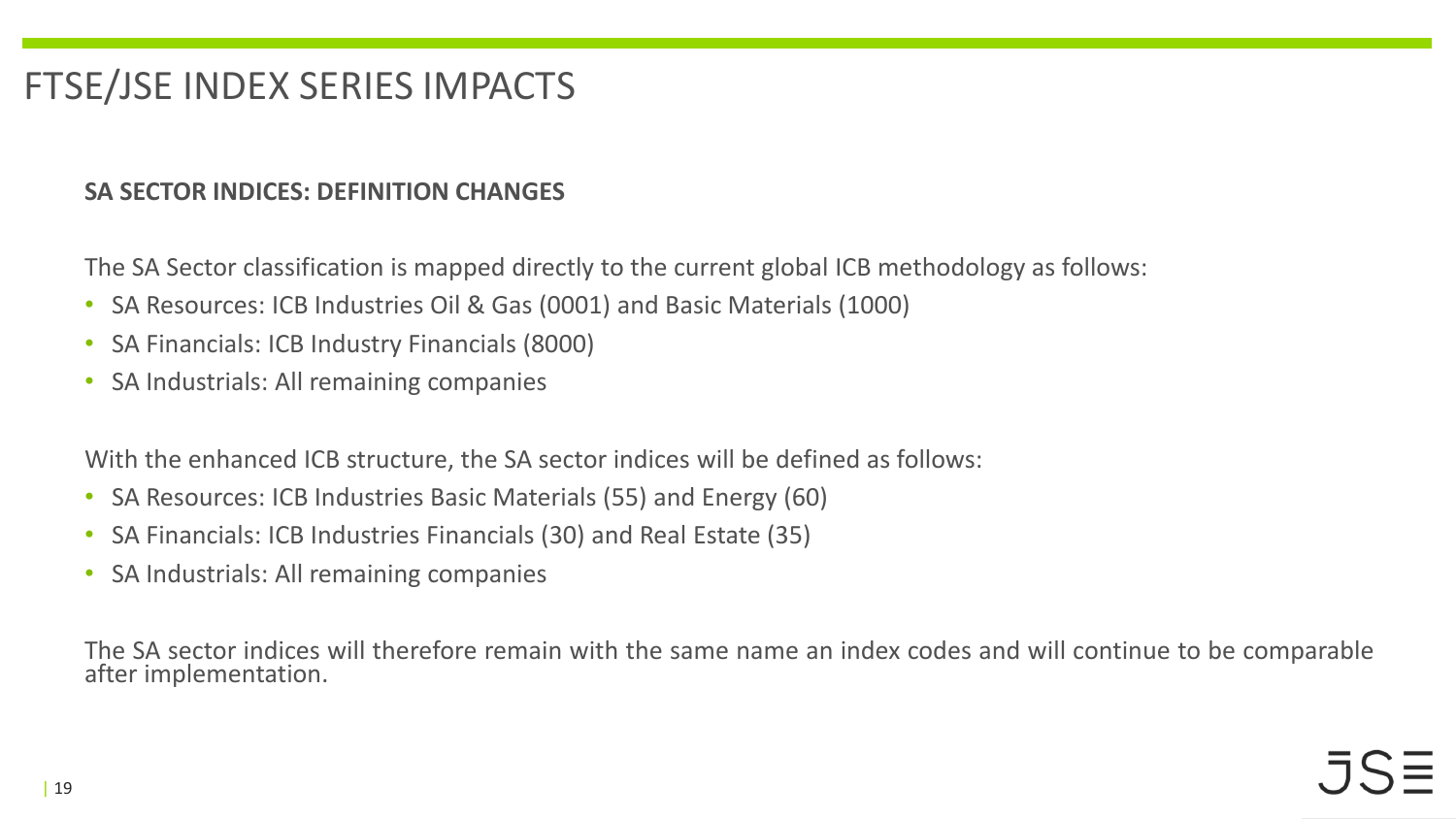#### Any questions must be sent to [CUSTOMERSUPPORT@JSE.CO.ZA](mailto:customersupport@JSE.co.za)

| OPTN: MAIN<br>ACTN: | BCS/A:                                                                                                                                                                                                                                                         | (BROKER)<br>MAIN<br>MENU                                                                                                                                                                                                                                                                                                                                                                         | 24FEB21 11:02:59<br>JSE<br>592 |
|---------------------|----------------------------------------------------------------------------------------------------------------------------------------------------------------------------------------------------------------------------------------------------------------|--------------------------------------------------------------------------------------------------------------------------------------------------------------------------------------------------------------------------------------------------------------------------------------------------------------------------------------------------------------------------------------------------|--------------------------------|
|                     | OPTION                                                                                                                                                                                                                                                         | DESCRIPTION                                                                                                                                                                                                                                                                                                                                                                                      |                                |
|                     | <b>MENUA</b><br><b>MENUB</b><br><b>MENUC</b><br><b>MENUD</b><br><b>MENUE</b><br><b>MENUF</b><br><b>MENUG</b><br><b>MENUH</b><br><b>MENUI</b><br>MENUJ<br><b>MENUK</b><br><b>MENUL</b><br><b>MENUM</b><br><b>MENUN</b><br><b>MENUO</b><br><b>MENUP</b><br>MENUQ | GENERAL MAINTENANCE<br>ACCOUNT MAINTENANCE<br>DEALS AND DEAL ADJUSTMENTS<br>FINANCIAL DATA<br>CREDIT CONTROL<br>FLOAT CONTROL<br>SCRIP RECEIPTS & CONTRAS<br>SCRIP REGISTRATION<br>SCRIP MOVEMENTS & DELIVERY<br>REINSTATE DEAL, SCRIP RECORD<br>OPEN POSITIONS & HISTORY<br>ENTITLEMENT DATA<br>MONEY MARKET<br>ADMINISTRATION<br><b>SECURITY</b><br>PORTFOLIO DATA<br>ELECTRONIC CASH PAYMENTS |                                |
|                     |                                                                                                                                                                                                                                                                | PF1/13 HELP PF2/14 RETURN PF4/16 MAIN MENU PF12/24 QUIT (ONL. DTE 24FEB DB 995)                                                                                                                                                                                                                                                                                                                  |                                |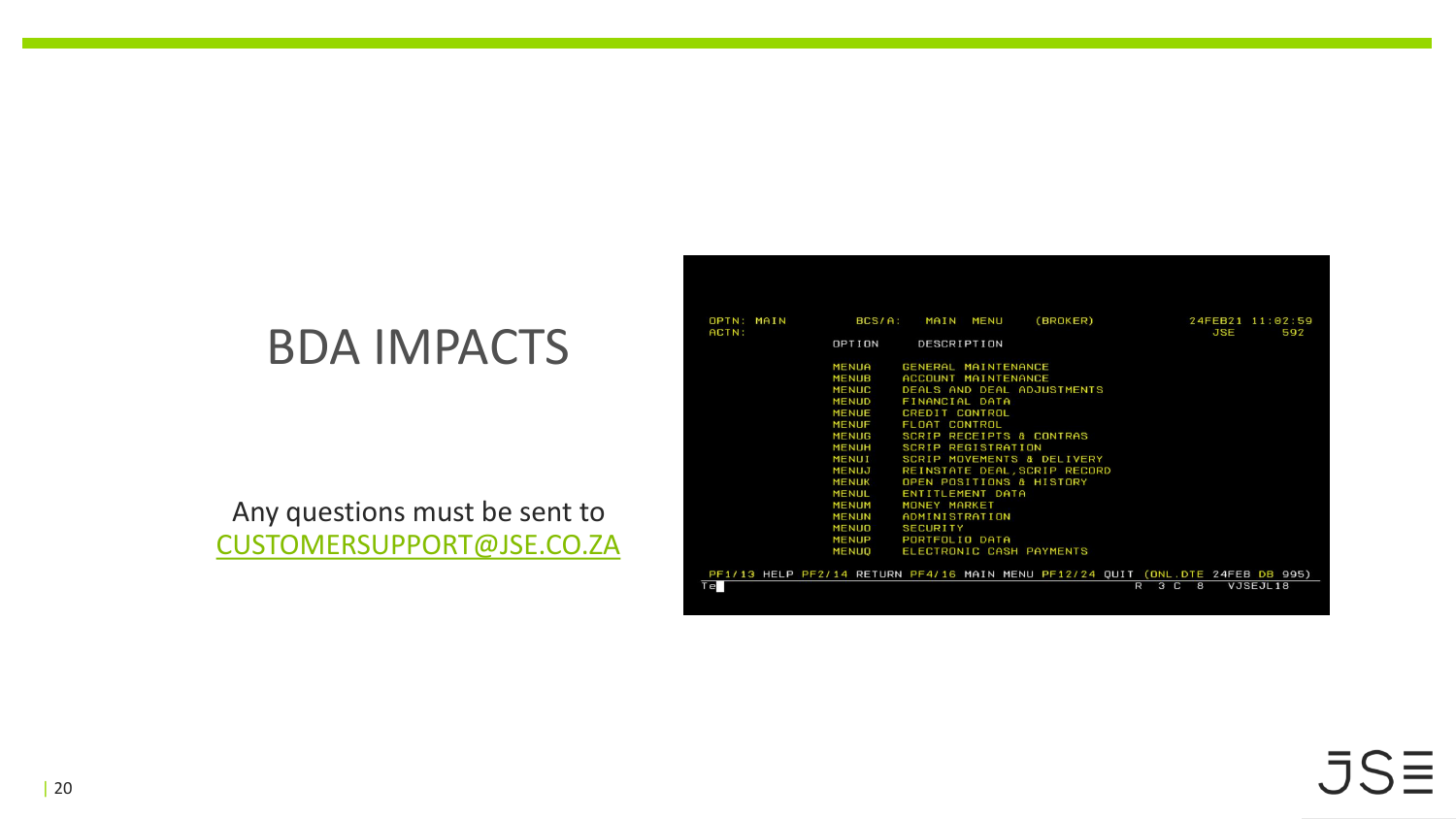#### **Online Display**

- INSTM (detail panel) changes...
	- o Sector Code now caters for 8 characters

| ACTN:                            | OPTN: INSTM 60 BCS/A: DISPLAY/UPDATE INSTRUMENT MASTER 24FEB21 10:53:14<br>JSE<br>592                                  |
|----------------------------------|------------------------------------------------------------------------------------------------------------------------|
| BRK: INSTR.CDE: E NPN 1          |                                                                                                                        |
| ISSUING COMPANY: NASPERS LIMITED | DESCRIPTION: -N- ORDINARY SHARES OF 2 CENTS EACH                                                                       |
|                                  |                                                                                                                        |
|                                  | SHORT NAME: NASPERS-N- REPORT NAME.: NASPERS LTD -N-<br>TRANSFER SECRETARY: LINK LINK MARKET SERVICES SA (PTY) LTD     |
|                                  | CHARGE STRUCTURE: 01 ORD AND PREF EQUITY SHARES (CENTS)                                                                |
|                                  | BOARD/SECTOR CODE.: J 1010 1020 CONSUMER DIGI                                                                          |
| COUNTRY CODE: RSA SOUTH AFRICA   |                                                                                                                        |
|                                  |                                                                                                                        |
|                                  | MST PCNT FACTOR: 0.00000 TRANSFER DEED REQUIRED.: Y<br>EQUITY DATA: TYPE.: OS ORDINARY SHARES, IN CENTS                |
|                                  | PRICE: 317683.00 C STOCK EXCHANGE IND: J                                                                               |
|                                  |                                                                                                                        |
|                                  |                                                                                                                        |
|                                  | INSTRUMENT ISIN: ZAE000015889 JET DATE: 19960419<br>EFFECTIVE FROM: 19980817 TO: 999999999 STATUS: C                   |
|                                  |                                                                                                                        |
|                                  | ELEC TRADE DTE: 20011203 DEMATERIALISED DTE: 20011112<br>PF1 HELP PF2 RETURN PF4 MENU PF5 TSECM<br>PF5 TSECM PF12 QUIT |
| Te                               | R 3 C 8 VJSEJL18                                                                                                       |
|                                  |                                                                                                                        |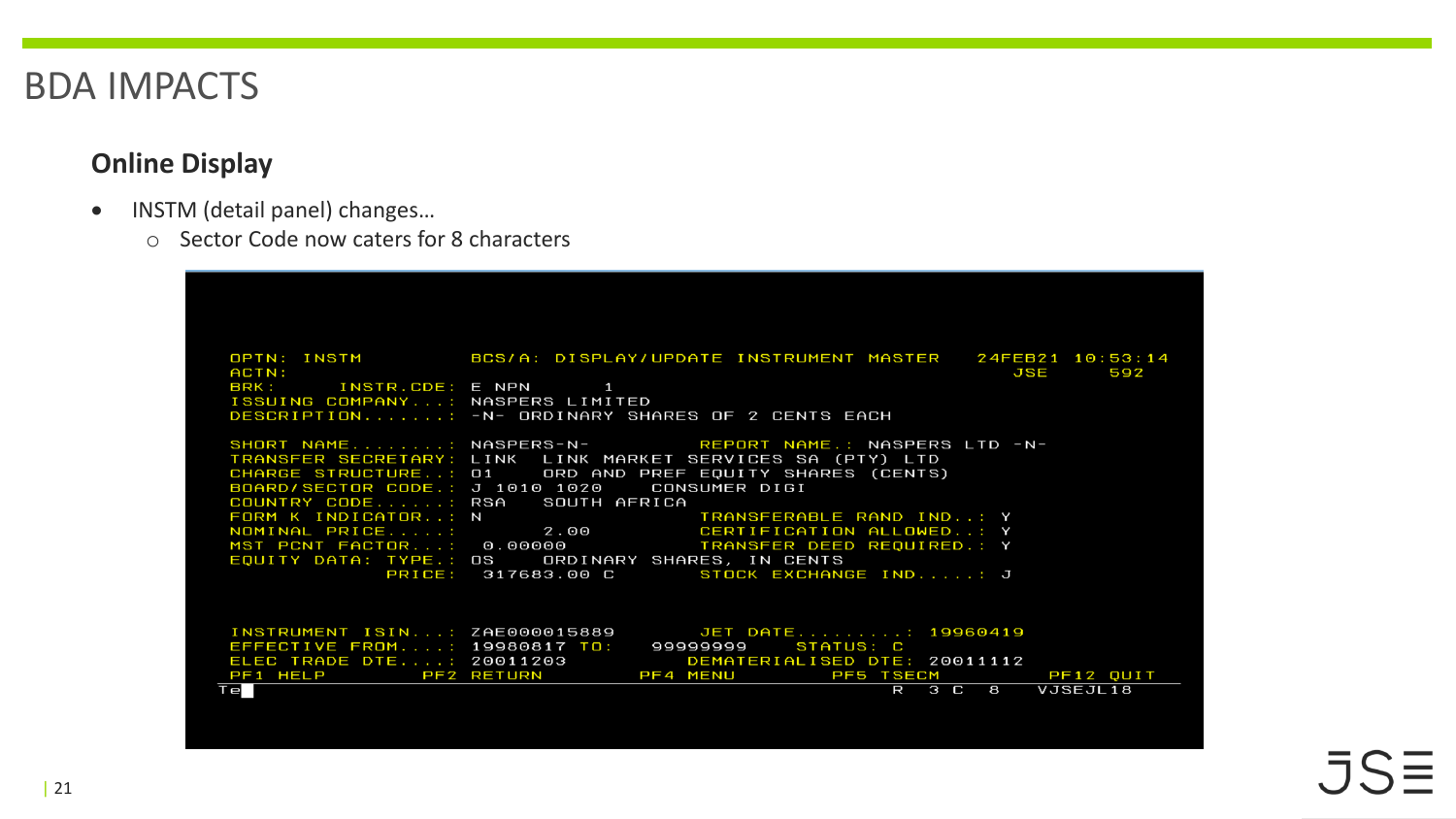#### **Online Display**

- Table T.EBD TRADING BOARD DESCRIPTION
	- o Displays board descriptions

|          | OPTN: T.EBD                      | BCS/A:             |             | GENERAL TABLE MAINTENANCE |                        |          |     | 24FEB21 11:08:32 |  |
|----------|----------------------------------|--------------------|-------------|---------------------------|------------------------|----------|-----|------------------|--|
| ACTN:    |                                  |                    |             |                           |                        |          | JSE | 592              |  |
|          | TABLE: TRADING BOARD DESCRIPTION |                    |             | START BROWSING FROM:      |                        |          |     |                  |  |
|          |                                  |                    | <b>INCL</b> | DEACTIVATED :             |                        | <b>N</b> |     |                  |  |
| BRK<br>F | BOARD                            | DESCRIPTION        |             |                           | PREFIX DES             |          |     |                  |  |
|          | A                                | ALT-X BOARD        |             |                           | $A -$                  |          |     |                  |  |
|          | в                                | AFRICA BOARD       |             |                           | $B -$                  |          |     |                  |  |
|          | D                                | DCM BOARD          |             |                           | $D -$                  |          |     |                  |  |
|          | Е                                | BEE BOARD          |             |                           | $F -$                  |          |     |                  |  |
|          | J                                | JSE MAIN BOARD     |             |                           |                        |          |     |                  |  |
|          | N                                | NAMIBIA MAIN BOARD |             |                           |                        |          |     |                  |  |
|          |                                  | VCM BOARD          |             |                           | $\mathsf{v}\mathsf{-}$ |          |     |                  |  |
|          |                                  |                    |             |                           |                        |          |     |                  |  |

#### **Points to Note:**

- There will be a difference in the appearance of data displayed due to the ICB Sector Code changes, particularly on :
	- **Portfolio Models (DMOD)**
	- **Portfolio Summary (SMPF)**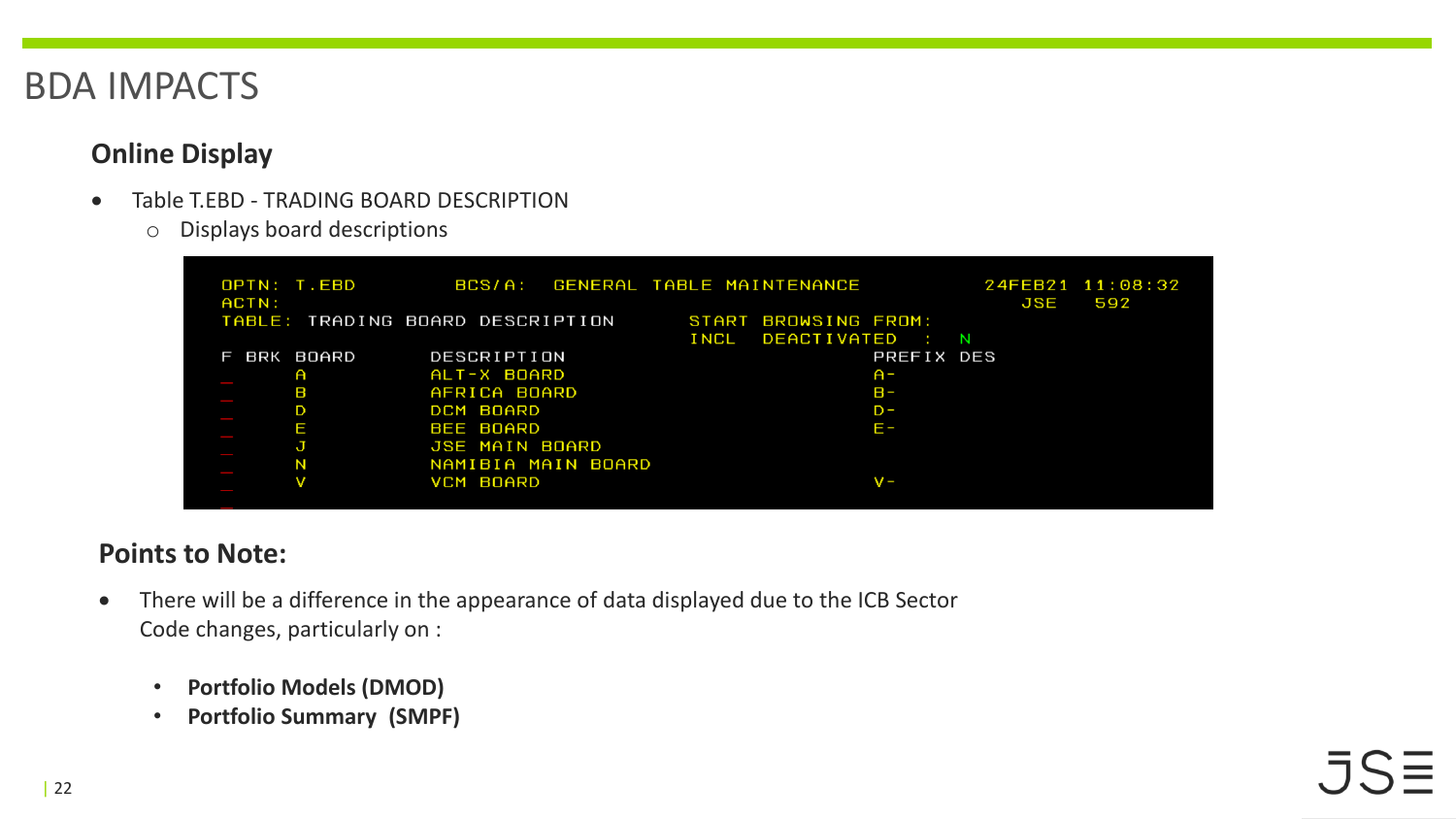#### **Client Statements (XCLISM and XCLISN)**

- XML Client Statement changes…
	- o Sector Code tag increase from 34 to 38 characters for 8 character sector code
		- Filler at end of file reduced by 4 characters

Test files to the Service Providers delayed, but expected week of

21 – 26 February 2021

#### BBAP.SPRD.XCLISN.BRK084 **BROWSE** Command  $==$ ..<ScrpHld>  $\ldots$ .<Scrp> ....<Name>NEPI ROCKCASTLE PLC</Name> .....<SecCde>J35101010</SecCde>  $\ldots$ .<OpBal>l</OpBal>  $\ldots$ .<ClPrce>9055.00</ClPrce>  $\ldots$ .<clBal>l</clBal>  $\ldots$  </Scrp>

..</ScrpHld>

#### **Reports**

- Report layout changes for PACDLH report ...
	- o Current layout: JSE CODE (4 character incl. BOARD-IND),' ', SECTOR NAME.
	- $\circ$  New layout: ICB-CODE X(8), ' ', BOARD X(1), ' -' SECTOR NAME.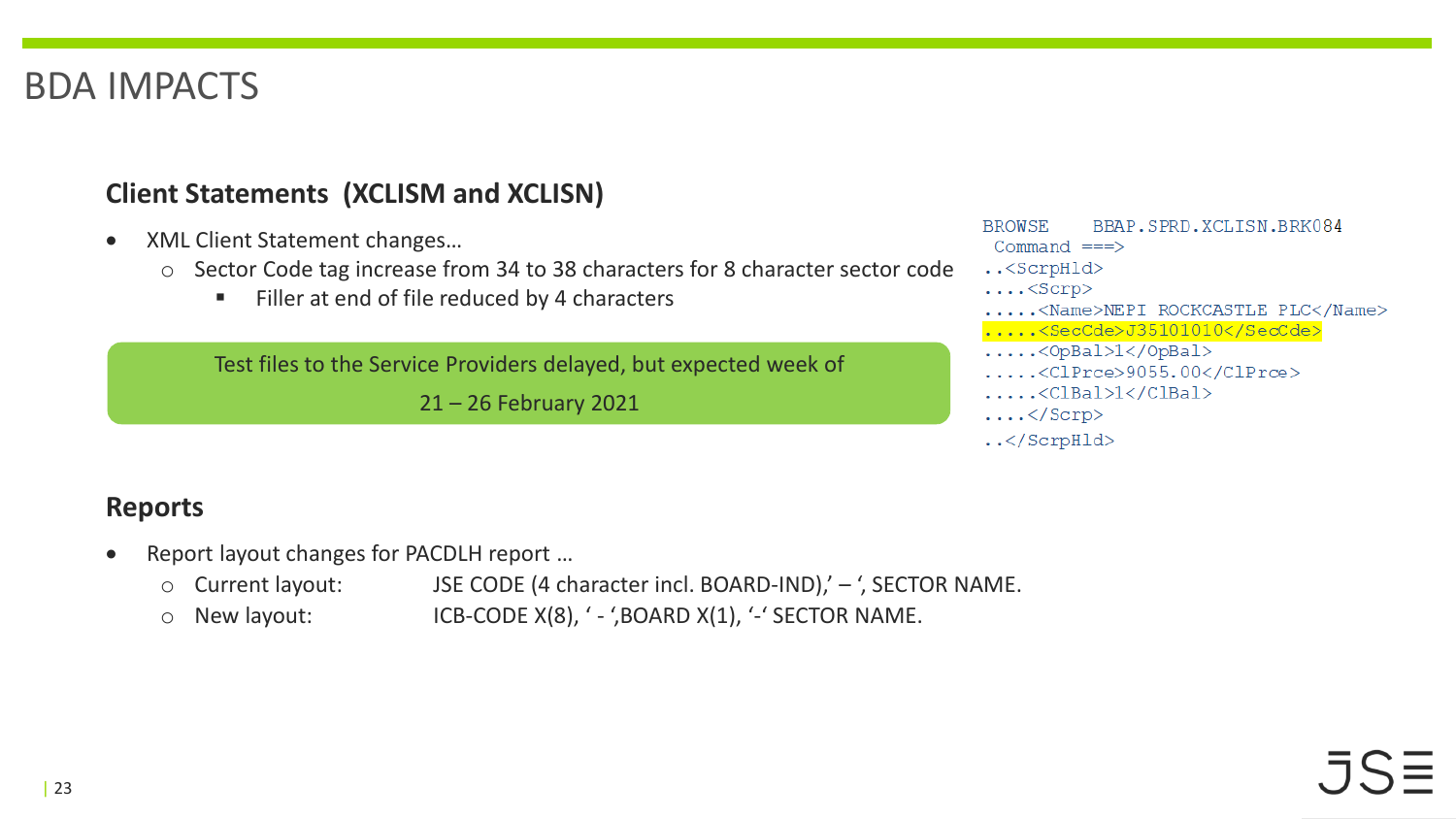#### **Dissemination (DISSEM)**

- Card Codes changes for **Broker** Dissemination are:
	- o CC 92 (Instrument) ICB Sector Code (8 characters) included at end of record
		- Filler reduced by 8 characters
	- o CC 95 (PFV Balances) ICB Sector Code (8 characters) included at end of record
		- Filler reduced by 8 characters
	- o CC 96 (PFV Holdings) ICB Sector Code (8 characters) included at end of record
		- Filler reduced by 8 characters

2nd cut of generic test files are currently on the JSE Website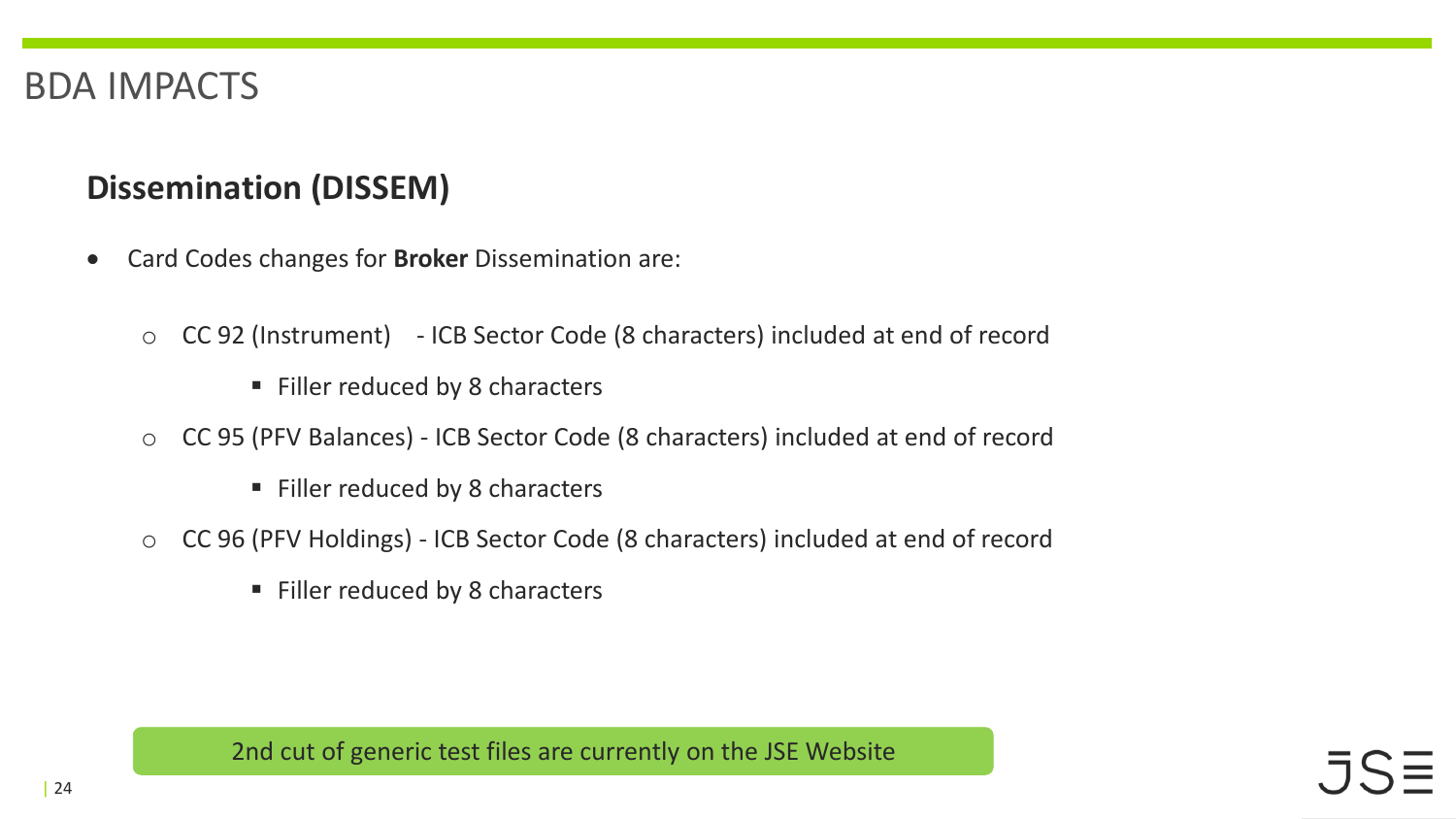#### **Dissemination (DISINS)**

- Card Codes changes for **Institutional** Dissemination are:
	- o **[CC 92](https://clientportal.jse.co.za/Content/ICBServicesDocumentation/JSE_CC92.txt)** (Instrument) ICB Sector Code (8 characters) included at end of record
		- Filler reduced by 8 characters
	- o **[CC 95](https://clientportal.jse.co.za/Content/ICBServicesDocumentation/JSE_CC95.txt)** (PFV Balances) ICB Sector Code (8 characters) included at end of record
		- Filler reduced by 8 characters
	- o **[CC 96](https://clientportal.jse.co.za/Content/ICBServicesDocumentation/JSE_CC96.txt)** (PFV Holdings) ICB Sector Code (8 characters) included at end of record
		- Filler reduced by 8 characters

2nd cut of test files will be sent directly to impacted Institutions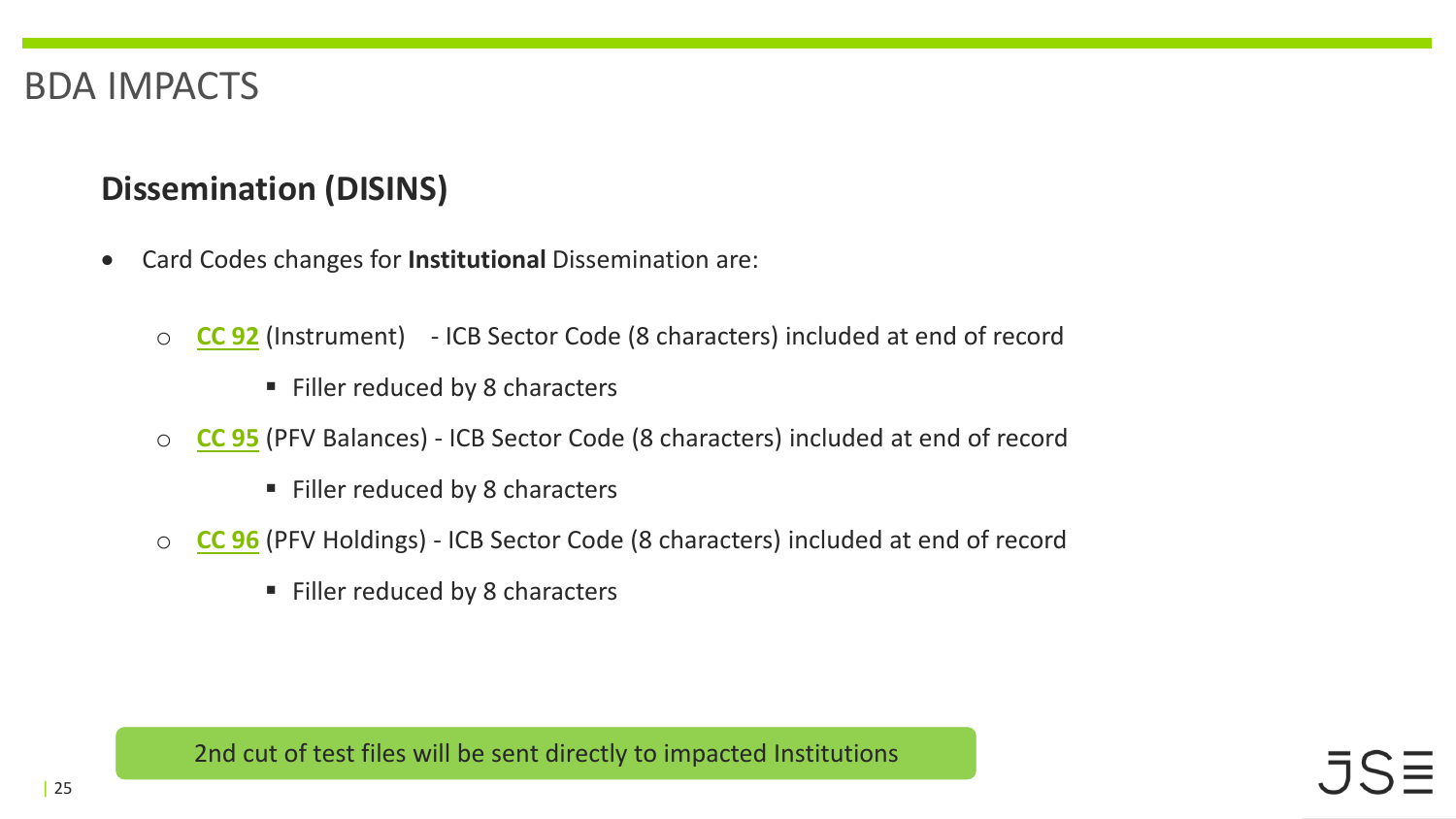# HIGH LEVEL DEPLOYMENT PLAN

ANY QUESTIONS MUST BE SENT TO [CUSTOMERSUPPORT@JSE.CO.ZA](mailto:customersupport@JSE.co.za)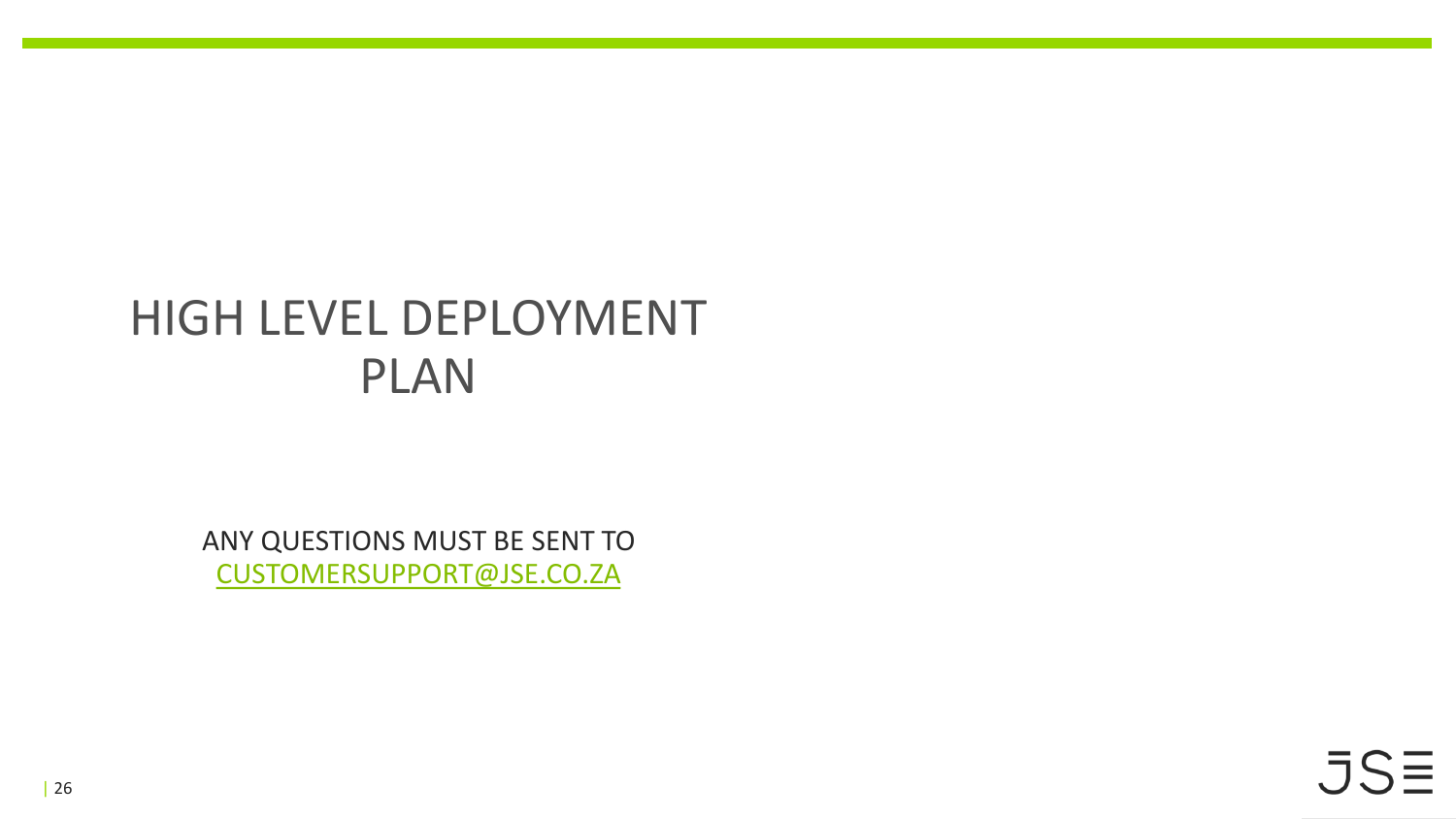### HIGH LEVEL DEPLOYMENT PLAN

The final go live cut-over activities will commence on Friday evening 19 March 2021 post the batch runs.



• JSE internal systems code changes will be deployed

- Changes to the Live Indices Market Data Gateway will come through at start of the
- Changes to the Non-Live Market Equity Data products will come through at the end of the day
- Changes to the Non-Live Indices Market Data products will come through from 3pm and the bulk at the end of the day

…